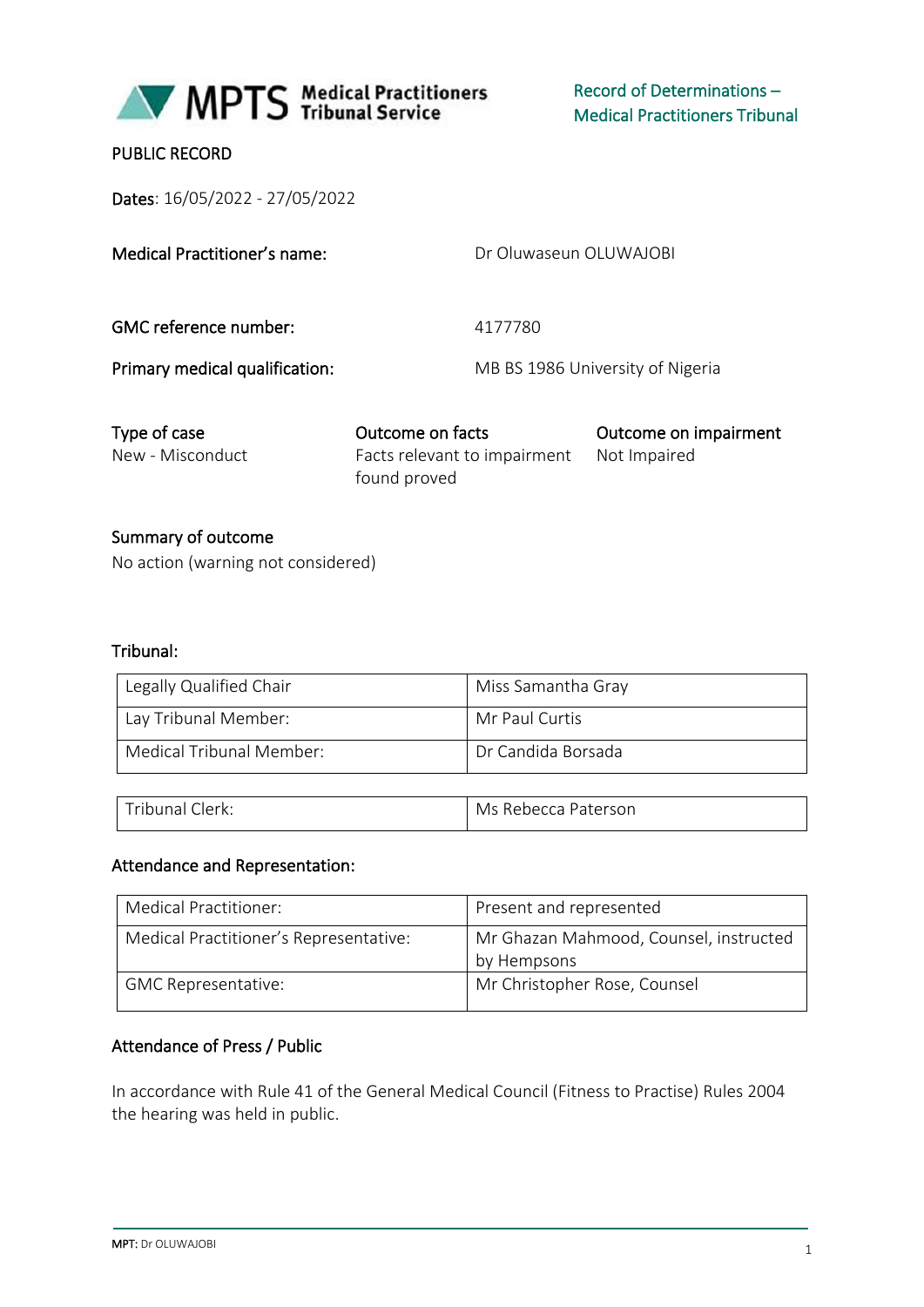# Overarching Objective

Throughout the decision making process the tribunal has borne in mind the statutory overarching objective as set out in s1 Medical Act 1983 (the 1983 Act) to protect, promote and maintain the health, safety and well-being of the public, to promote and maintain public confidence in the medical profession, and to promote and maintain proper professional standards and conduct for members of that profession.

## Determination on Facts - 26/05/2022

## Background

1. Dr Oluwajobi qualified from University of Nigeria in 1986 and prior to the events which are the subject of the hearing Dr Oluwajobi completed his surgical training at leading centres of excellence in London. At the time of the events Dr Oluwajobi was practising as a Consultant General and Laparoscopic Colorectal Surgeon at Russell Hall Hospital ('the Hospital'), part of the Dudley Group NHS Foundation Trust.

2. Patient A had a history of Crohn's Disease and prior to the events which form the subject of these proceedings he had required very little medical intervention. However, in October 2017 he was admitted into hospital because he was suffering from an iron deficiency anaemia and on 22 March 2018, he was listed for an urgent colonoscopy and an MRI on the basis that he had relapsing anaemia due to his Crohn's. Patient A had an MRI on 17 May 2018 and his colonoscopy was fixed for 20 June 2018. On 20 June 2018, Patient A presented for his colonoscopy at Russell Hall Hospital, but he was in so much pain that it was not possible to undertake this procedure and he was admitted as an in-patient and referred for surgery. Dr Oluwajobi was the on-call emergency surgeon at the time Patient A was admitted.

3. The allegation that has led to Dr Oluwajobi's hearing can be summarised as follows. The GMC allege that between 20 and 25 June 2018, Dr Oluwajobi was responsible for the care and treatment of Patient A and made a number of failings including failing to explore Patient A's severe symptoms, arrange a CT scan or keep an adequate record of Patient A's care. It is further alleged Dr Oluwajobi inappropriately placed Patient A on the emergency operating list and his decision to discharge Patient A was inadequate in a number of ways. It is also alleged Dr Oluwajobi was rude when visiting Patient A on 25 June 2018 and that Dr Oluwajobi made inappropriate and inadequate comments in Patient A's medical records.

4. The initial concerns were raised with the GMC in November 2018 by Patient A's wife.

## The Outcome of Applications Made during the Facts Stage

5. The Tribunal granted the GMC's application to adduce Patient A's witness statement as hearsay evidence in accordance with Rule 34 of the General Medical Council (Fitness to Practise Rules) 2004 as amended ('the Rules'). The Tribunal's full decision on the application is included at Annex A.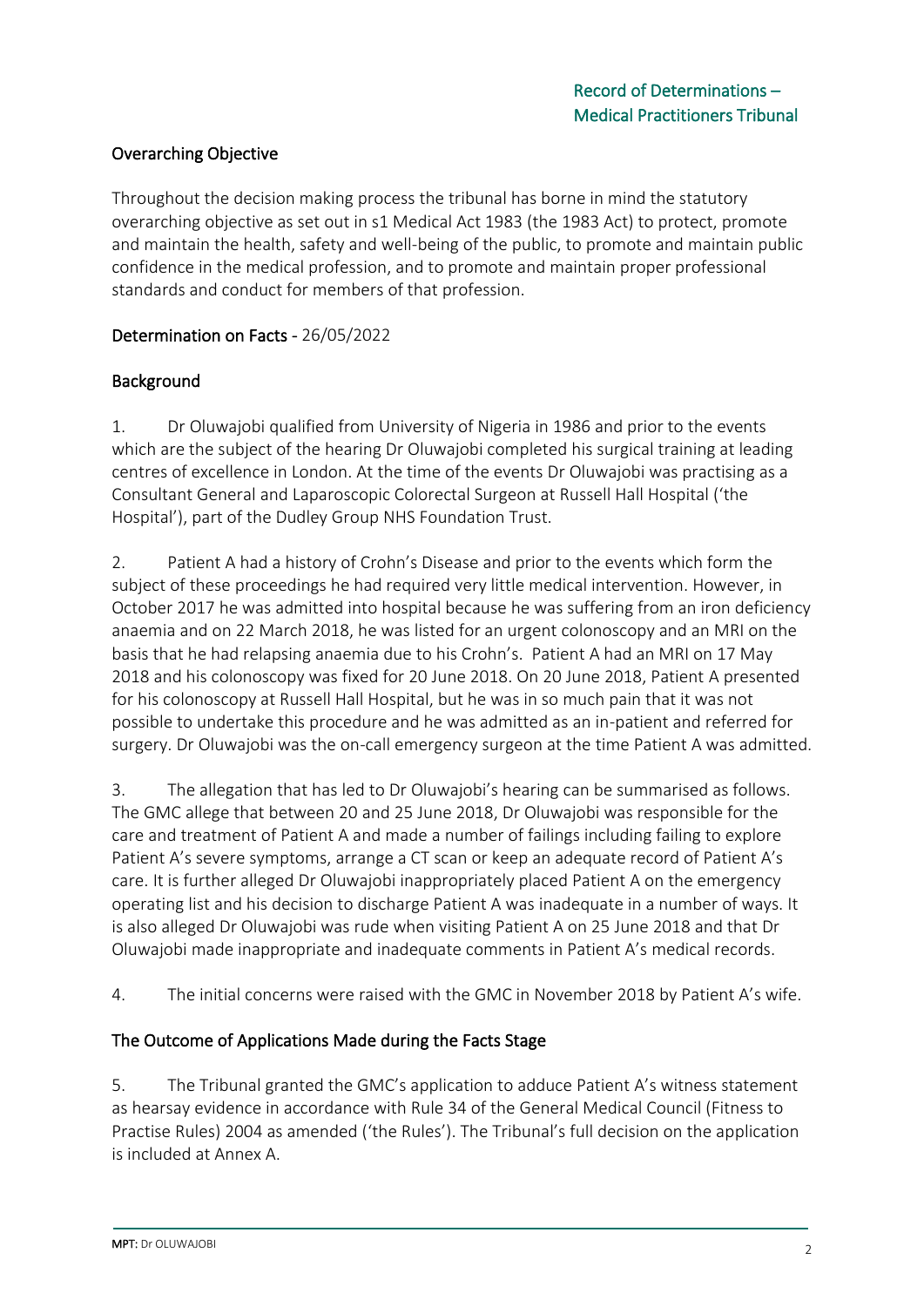#### The Allegation and the Doctor's Response

6. The Allegation made against Dr Oluwajobi is as follows:

That being registered under the Medical Act 1983 (as amended):

- 1. On 20 June 2018 you were responsible for the care and treatment of Patient A and you failed to:
	- a. explore Patient A's symptoms of:
		- i. severe abdominal pain; To be determined
		- ii. vomiting; To be determined
		- iii. anaemia; To be determined
		- iv. weight loss; To be determined
	- b. adequately challenge Patient A's diagnosis of Crohn's disease; To be determined
	- c. physically examine Patient A; To be determined
	- d. investigate why Patient A was:
		- i. in severe pain; To be determined
		- ii. losing weight; To be determined
	- e. consider possible complications, such as:
		- i. obstruction; To be determined
		- ii. penetration into other organs; To be determined
		- iii. abscess formation; To be determined
	- f. arrange a CT scan for Patient A; Admitted and found proved
	- g. appropriately diagnose Patient A's condition; To be determined
	- h. record having taken the actions referred to at paragraph 1a-g; To be determined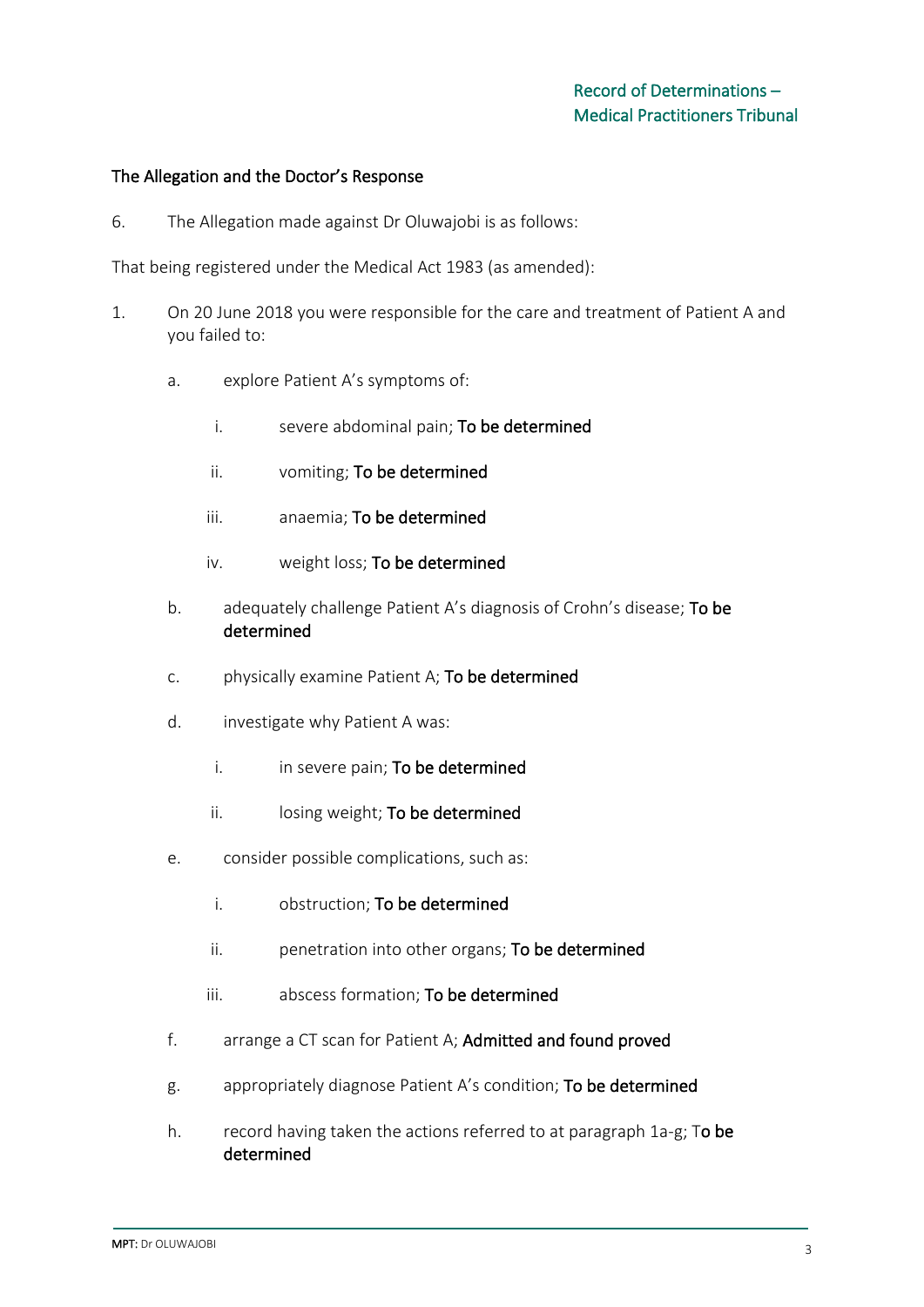- i. ensure your team kept an adequate record of Patient A's care. To be determined
- 2. Between 20 June 2018 and 13:00 on 22 June 2018 you:
	- a. inappropriately placed Patient A on the emergency operating list when you had not first obtained a CT scan; To be determined
	- b. failed to:
		- i. adequately investigate Patient A's symptoms of:
			- 1. severe pain; To be determined
			- 2. an inability to eat; To be determined
		- ii.  $\frac{m}{2}$  make any record of your involvement in Patient A's care; To be determined
		- iii. ensure your team kept an adequate record of Patient A's care. To be determined
- 3. Your decision to discharge Patient A at around 10:00 on 22 June 2018 was inadequate insofar as you:
	- a. took no regard of Patient A's deterioration since being admitted to hospital on 20 June 2018; To be determined
	- b. failed to adequately investigate why Patient A was deteriorating; To be determined
	- c. based your decision upon the fact that you no longer had access to the emergency operating list; To be determined
	- d. failed to take any account of the opinions or comments of:
		- i. Patient A; To be determined
		- ii. Patient A's wife. To be determined
- 4. On the evening of 25 June 2018, you visited Patient A and you:
	- a. inappropriately communicated with him insofar as he was led to believe: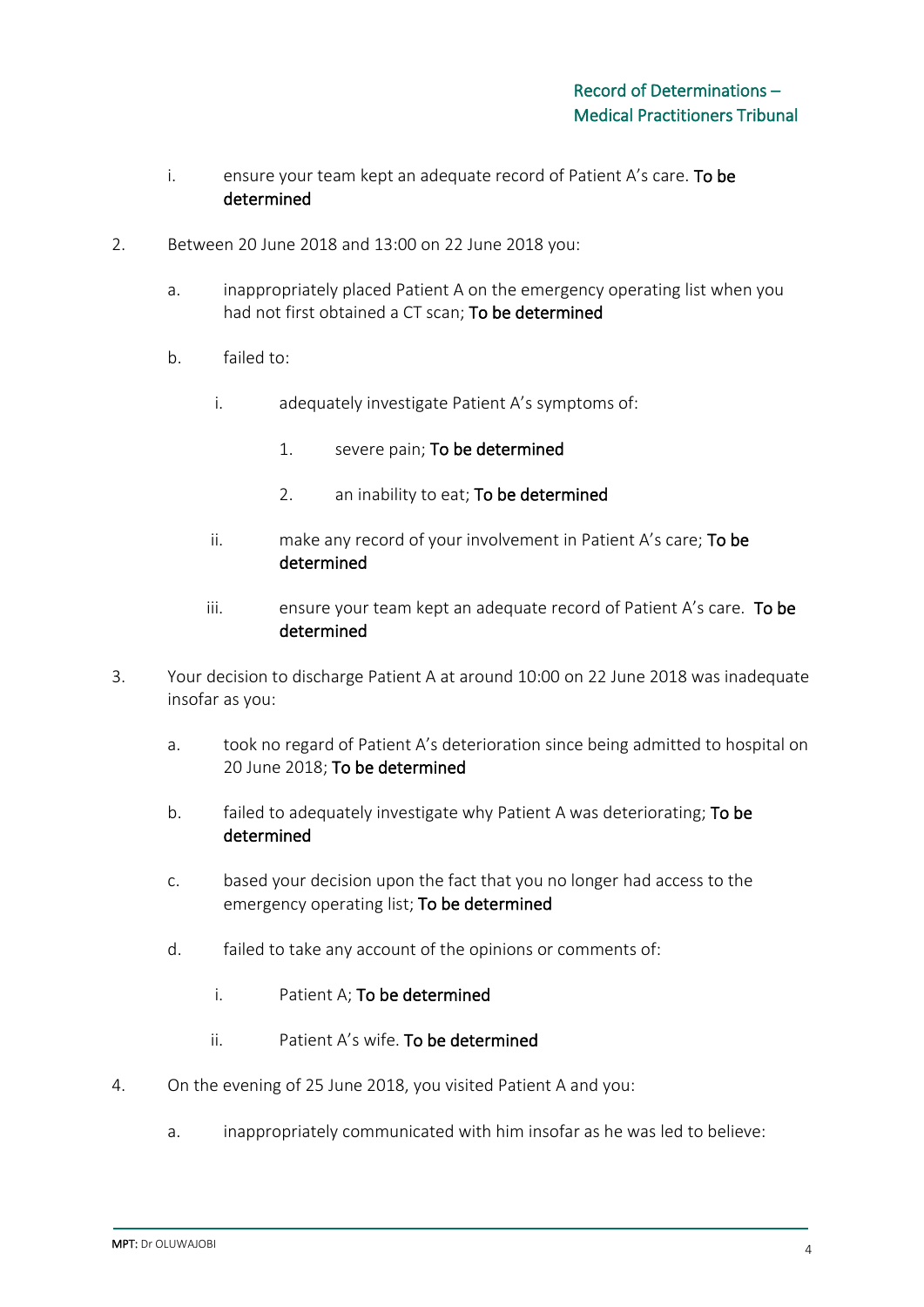- i. that you were angry and rude; To be determined
- ii. your advice, that an urgent operation would be an open procedure and would likely result in a stoma, was a threat; To be determined
- b. kept an inappropriate record in that you:
	- i. included the following comments on Patient A's record:
		- 1. 'insisted on staying in hospital'; To be determined
		- 2. *'failed to work with me'*; To be determined
	- ii. recorded 'needs an elective operation' but failed to make reference to:
		- 1. your previous treatment plan that an emergency operation was indicated; To be determined
		- 2. why an emergency operation was no longer indicated; To be determined
		- 3. Patient A's continued symptoms of abdominal pain, vomiting and anaemia. To be determined

And that by reason of the matters set out above your fitness to practise is impaired because of your misconduct. To be determined

## The Admitted Facts

7. At the outset of these proceedings, through his counsel, Mr Mahmood, Dr Oluwajobi made admissions to one sub-paragraph of the Allegation, as set out above, in accordance with Rule 17(2)(d) of the General Medical Council (GMC) (Fitness to Practise) Rules 2004 (as amended) ('the Rules'). In accordance with Rule 17(2)(e) of the Rules, the Tribunal announced this sub-paragraph of the Allegation as admitted and found proved.

## Witness Evidence

- 8. The Tribunal received evidence on behalf of the GMC from the following witness:
	- Mrs B, Patient A's wife, by video link.

9. The Tribunal also received evidence on behalf of the GMC in the form of a witness statement from the following witness who was not called to give oral evidence:

• Patient A, dated 16 September 2019.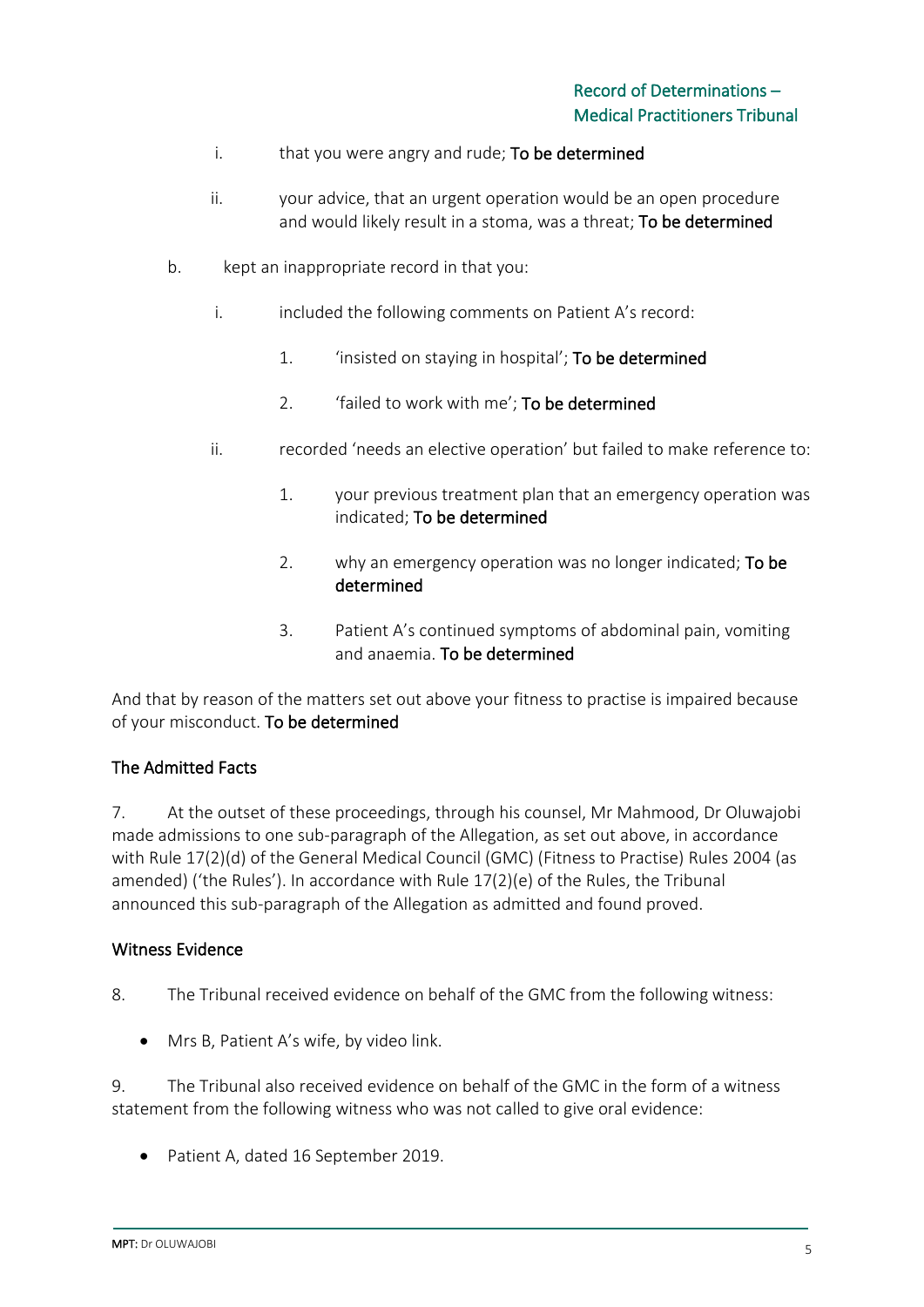10. Dr Oluwajobi provided his own witness statement, dated 12 May 2022, and also gave oral evidence at the hearing. In addition, the Tribunal received evidence from the following witnesses on Dr Oluwajobi's behalf:

- Mr C, former Senior Registrar at the Hospital, by video link;
- Mr D, former Surgical Registrar at the Hospital, by video link;
- Mr E, former Surgical SHO at the Hospital, by video link.

#### Expert Witness Evidence

11. The Tribunal also received evidence from two expert witnesses, Mr H (for the GMC) and Mr I (for Dr Oluwajobi), who were both Consultant Colorectal Surgeons ("the Experts"). The Tribunal had available to it a report and supplemental report of Mr H (dated 7 November 2019 and 19 February 2021 respectively). The Experts also prepared a Joint Experts Report, dated 12 May 2022, and they both gave evidence via video link during the hearing.

## Documentary Evidence

12. The Tribunal had regard to the documentary evidence provided by the parties. This evidence included but was not limited to:

- Patient A's medical records:
- Records of correspondence between Mrs B and the Hospital;
- Records of correspondence between Mrs B and the GMC;
- Documents relating to the Trust investigation into the complaints raised by Mrs B;
- Dr Oluwajobi's initial response to the complaints and Trust investigation prepared in or around December 2018;
- Dr Oluwajobi's surgical lists between 20 and 22 June 2018;
- 18 testimonials produced on behalf of Dr Oluwajobi from current and former colleagues.

## The Tribunal's Approach

13. In reaching its decision on facts, the Tribunal has borne in mind that the burden of proof rests on the GMC and it is for the GMC to prove the Allegation. Dr Oluwajobi does not need to prove anything. The standard of proof is that applicable to civil proceedings, namely the balance of probabilities, i.e. whether it is more likely than not that the events occurred. Neither the seriousness of the allegation nor the seriousness of the consequences should make any difference to the standard of proof to be applied.

14. In this matter the Tribunal was required to consider the hearsay evidence admitted into proceedings, it having previously been determined that it was relevant and fair to admit the same. In considering this evidence in the round, the Tribunal was also required to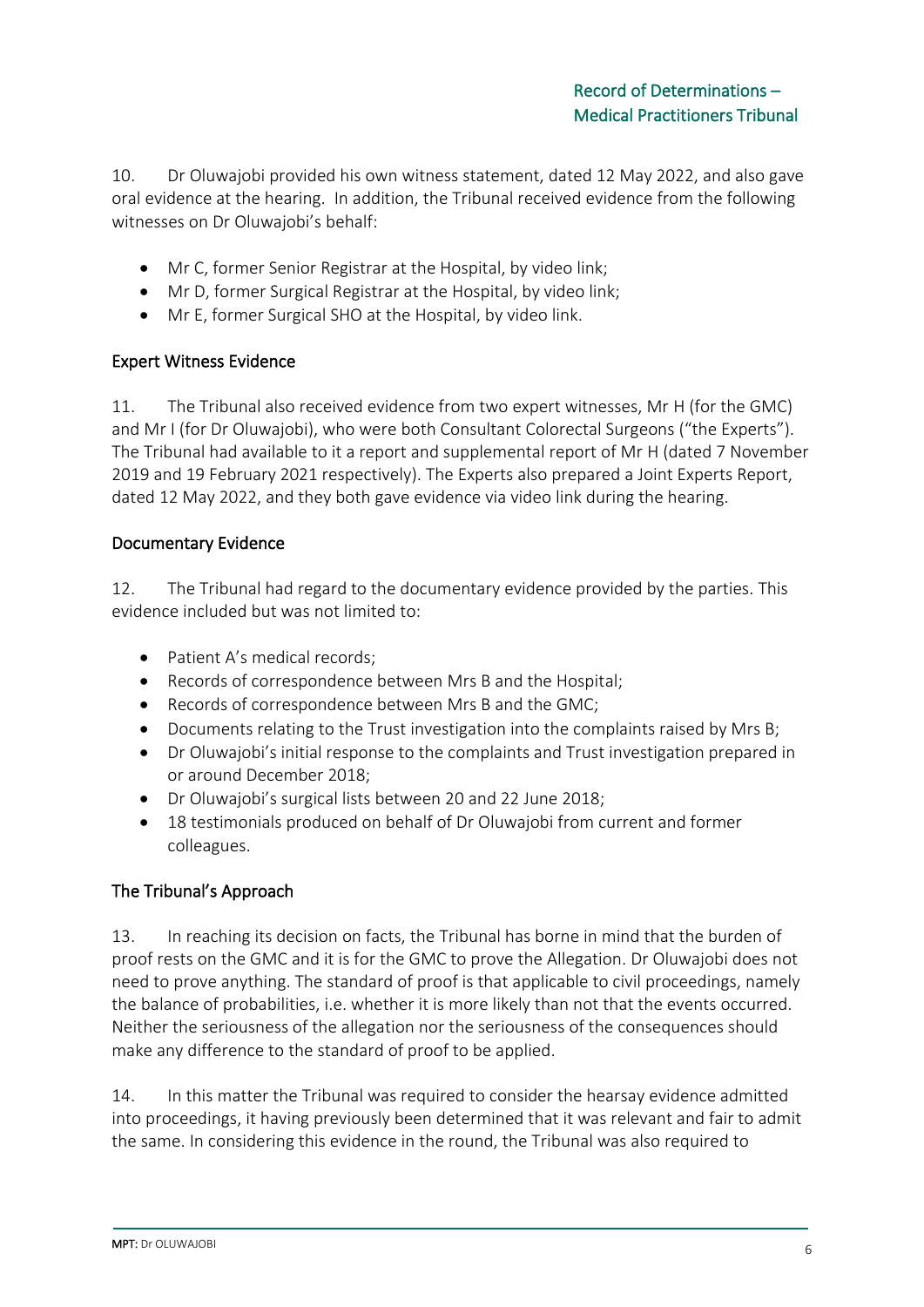consider the weight to attach to it. The Tribunal had regard to Section 4 of the Civil Evidence Act 1995 which identifies the following circumstances from which inferences can reasonably be drawn as to the reliability or otherwise of the evidence. In considering the weight to apply to hearsay evidence, the Tribunal considered these points in conjunction with all other evidence available to it, and balanced this in order to determine the credibility and weight to be applied to the same:

- a) whether it would have been reasonable and practicable for the party by whom the evidence was adduced to have produced the maker of the original statement as a witness;
- b) whether the original statement was made contemporaneously with the occurrence or existence of the matters stated;
- c) whether the evidence involves multiple hearsay;
- d) whether any person involved had any motive to conceal or misrepresent matters;
- e) whether the original statement was an edited account, or was made in collaboration with another or for a particular purpose;
- f) whether the circumstances in which the evidence is adduced as hearsay are such as to suggest an attempt to prevent proper evaluation of its weight.

15. The Tribunal was mindful of the good character of Dr Oluwajobi who has co-operated throughout with the investigations of the complaints, the subsequent GMC investigation and this Tribunal. The Tribunal also noted that whilst being of good character is not a defence to the allegations denied, the evidence of good character counts in Dr Oluwajobi's favour in two ways. First, it supports his credibility and is therefore something the Tribunal has taken into account when deciding whether they believe his evidence (the 'credibility limb'); and secondly, Dr Oluwajobi's good character may mean that he is less likely to have committed the allegations cited (the 'propensity limb'). The Tribunal also took into account a number of character references provided on behalf of Dr Oluwajobi. A number of these statements commented on the character of Dr Oluwajobi and they were taken into consideration when deciding what weight should be accorded to his good character. However the Tribunal was also mindful that the good character evidence should not detract from the primary focus on the evidence directly relevant to the stated Allegation.

# The Tribunal's Analysis of the Evidence and Findings

16. The Tribunal has considered each outstanding paragraph of the Allegation separately and has evaluated the evidence in order to make its findings on the facts.

# Paragraph 1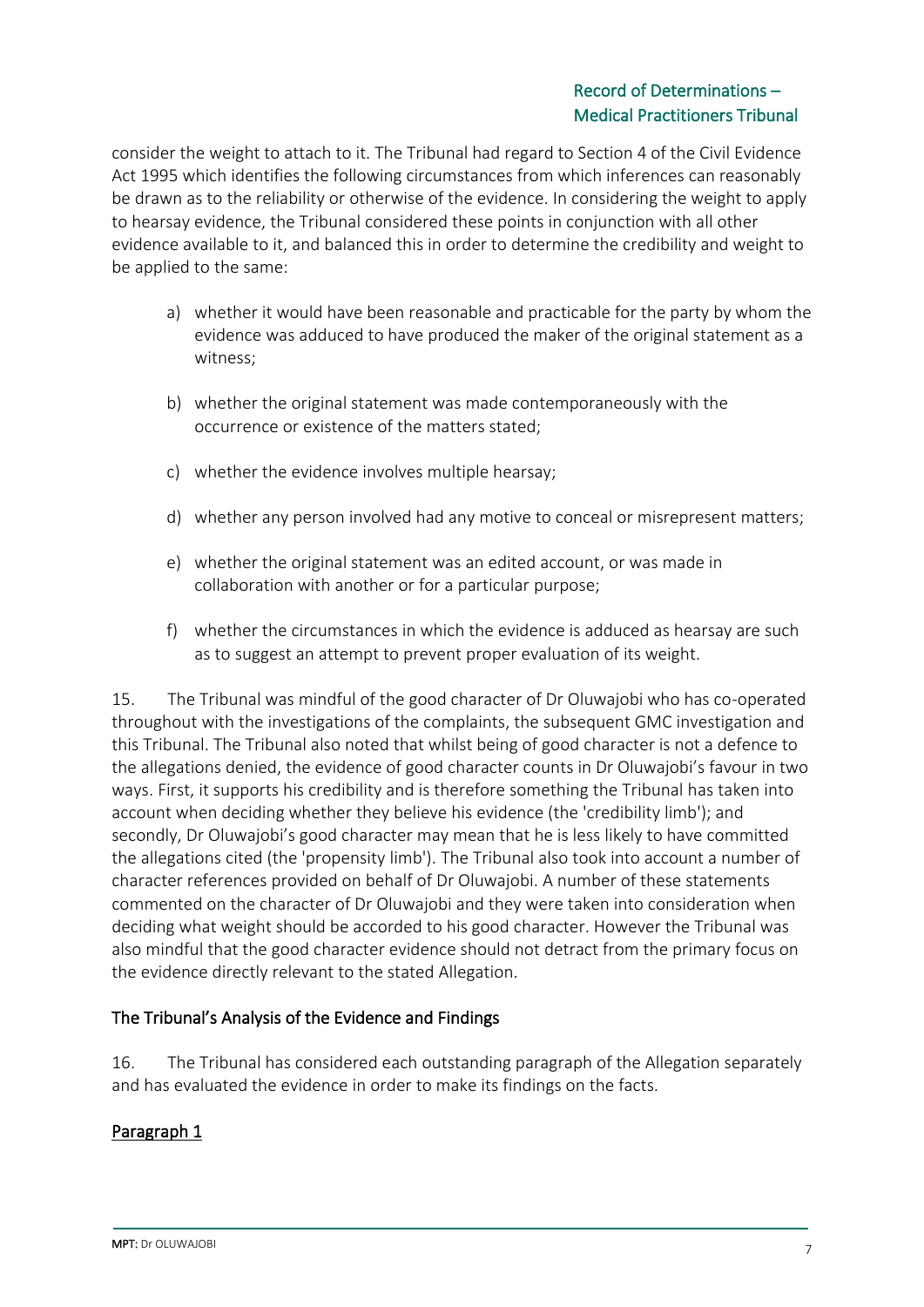17. In considering this subparagraph of the Allegation, the Tribunal had to determine whether on 20 June 2018, Dr Oluwajobi was responsible for the care and treatment of Patient A and he failed to explore Patient A's symptoms including; severe abdominal pain; vomiting; anaemia; and weight loss.

18. The Tribunal first sought to determine the date on which Dr Oluwajobi's first consultation with Patient A was likely to have taken place. In his witness statement Patient A was unclear as to the dates and times of consultations and was unsure whether his first consultation with Dr Oluwajobi occurred on 20 or 21 June 2018, although he had described the consultation as lasting for five minutes. The Tribunal was also mindful that Patient A's witness statement amounted to hearsay evidence, that Patient A was unclear as to the exact dates, and that he was in pain and, at times during his admission, prescribed morphine and other pain killers.

19. The Tribunal noted from the clerking-in notes provided within the medical records that Patient A was admitted at 17:25 on 20 June 2018 and that Dr Oluwajobi was in surgery between 18:10 and 20:35. It was therefore apparent that the first opportunity during which Dr Oluwajobi could have possibly attended Patient A on that day would therefore have been some time after the surgery finished at 20:35. The Tribunal noted that Dr Oluwajobi described in his witness statements, the consultation with Patient A as occurring during his ward round. It had particular regard to Dr Oluwajobi's working timetable on 20 June 2018, as well as the supporting evidence that there had been a lengthy consultation in order for Patient A to impart the information he stated that he discussed with Dr Oluwajobi in his witness statement.

20. The Tribunal considered this in light of Mr C's evidence that he had been present and taking notes during this consultation. Although these notes had not been put before the Tribunal, the Tribunal noted that there was a significant absence of notes relating to 21 June 2018. In particular, it was recognized that apart from notes contained on proforma documents there were no other notes available in relation to Patient A's treatment on 21 June 2018, supporting the assertion that Mr C's notes for that day may have gone missing from Patient A's file. Mr C described his memory of sitting on the window with the sun shining on his back during the consultation. This appeared to corroborate the documents produced by Dr Oluwajobi that at the relevant time Mr C was the day shift Registrar undertaking an 08:00 to 20:00 shift. In his evidence Mr C confirmed that the consultation may have possibly occurred as part of the first ward round on 21 June 2018, rather than after his shift which had ended at 20:00 on 20 June 2018. The Tribunal was also mindful of Dr Oluwajobi's evidence that he had called his secretary during the relevant ward round. Had the initial consultation occurred on 20 June 2018, this phone call must therefore have taken place at some time after 20:35. The Tribunal considered that, though not inconceivable, it was unlikely that Dr Oluwajobi's secretary would still have been working so late into the evening.

21. Taking all of the circumstances into account, the Tribunal found that it was more likely that the consultation occurred during the day on 21 June 2018. It noted that the clerking-in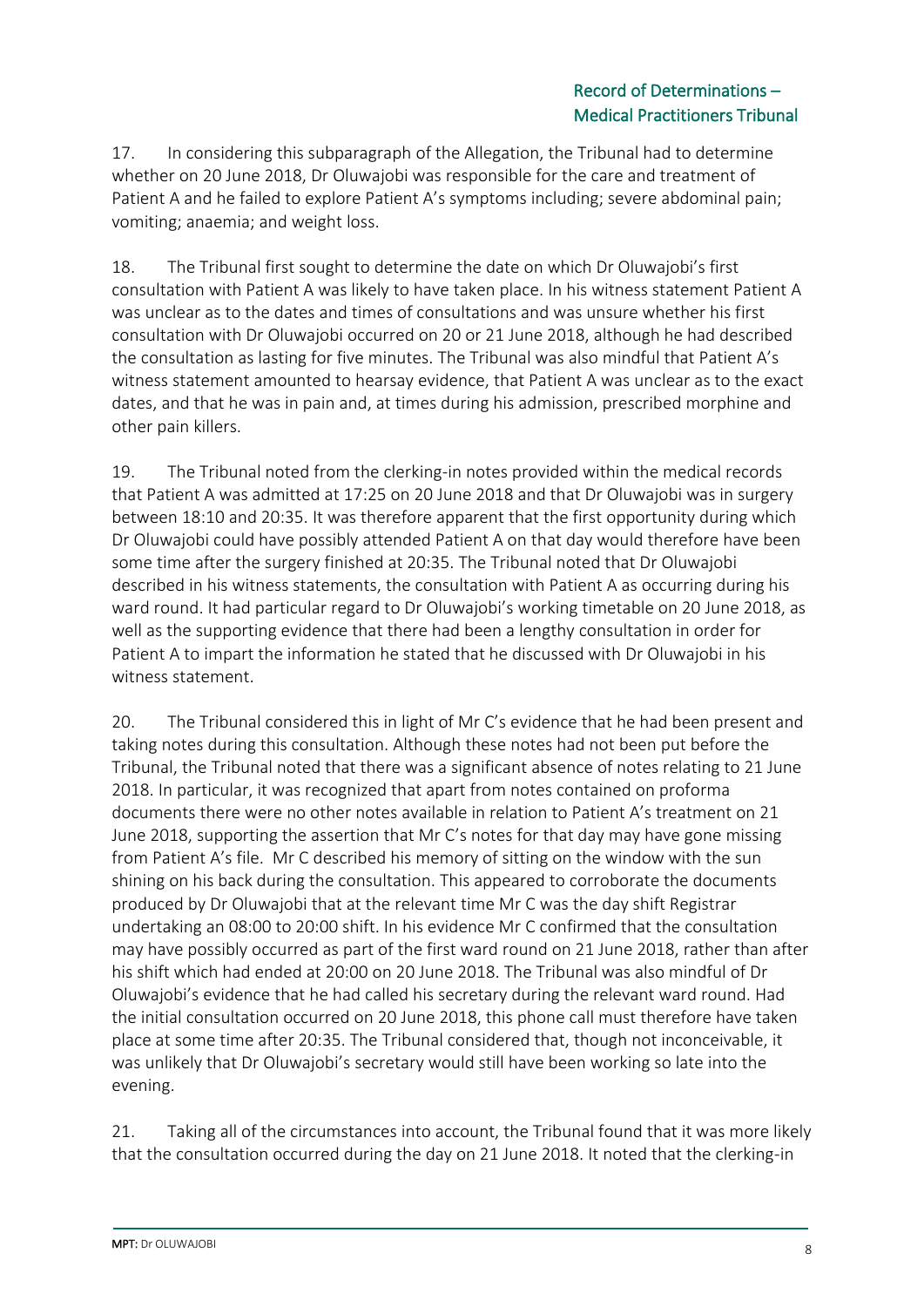notes completed at 17.25 on 20 June by the SHO on duty had then been subject to a senior review of another doctor (not Dr Oluwajobi or Mr C) on 20 June 2018. The notes relating to that review stated that Patient A would have a right hemicolectomy. The Tribunal concluded that this was decided by a doctor other than Dr Oluwajobi and considered that this explained why the medical records show that an anaesthetist was able to see Patient A on the 21 June 2018 at 08:55 and knew which operation Patient A was scheduled for.

22. The Tribunal acknowledged that although Dr Oluwajobi had referred to the consultation as occurring on 20 June 2018, he had given a significant amount of evidence which demonstrated that this had been an exceptionally busy time for him. He stated that '*during the 60 hour period from the morning of Wednesday 20 June 2018, until the evening of Friday 22 June 2018 I was operating almost continuously and slept for a total of two and a half (2.5) hours*'. The Tribunal considered that this may have accounted for any confusion as to the relevant date.

23. Although the Tribunal was of the view that Dr Oluwajobi did not actually examine Patient A on 20 June 2018, it concluded that Dr Oluwajobi, as the consultant on duty, was nevertheless responsible for Patient A on that date.

24. The Tribunal noted Mr Mahmood's submission that an omission could only be described as failure where Dr Oluwajobi had a positive obligation. The Tribunal reminded itself that on 20 June 2018, Patient A had been clerked in by an SHO at 17:25 and was later seen by a senior reviewing doctor. In light of this, the Tribunal considered that it would be unreasonable to assume that on 20 June 2018, Dr Oluwajobi also had a positive obligation to examine Patient A.

25. Although it had found that there was no obligation on Dr Oluwajobi to have a consultation with Patient A on 20 June 2018, the Tribunal nevertheless considered Dr Oluwajobi's consultation with Patient A on 21 June 2018 alongside the allegations as set out at paragraph 1.

# Subparagraph 1.a.

26. At this subparagraph of the Allegation, the Tribunal considered whether Dr Oluwajobi failed to explore Patient A's symptoms of severe abdominal pain, vomiting, anaemia, and weight loss.

27. It was agreed that Dr Oluwajobi had been informed of Patient A's symptoms of pain, anaemia, and weight loss. Dr Oluwajobi's evidence that he had taken a detailed history and undertook a physical examination was supported by Mr C who was also present at the relevant time. The Tribunal noted that Patient A, Mrs B, Dr Oluwajobi and Mr C's evidence was also consistent in the type of information that was imparted during the course of this consultation, in particular in relation to Patient A's work and examination as to where body armour would sit which may be affected by the type of operation undertaken. The Tribunal considered that this type of conversation, together with Patient A discussing his family life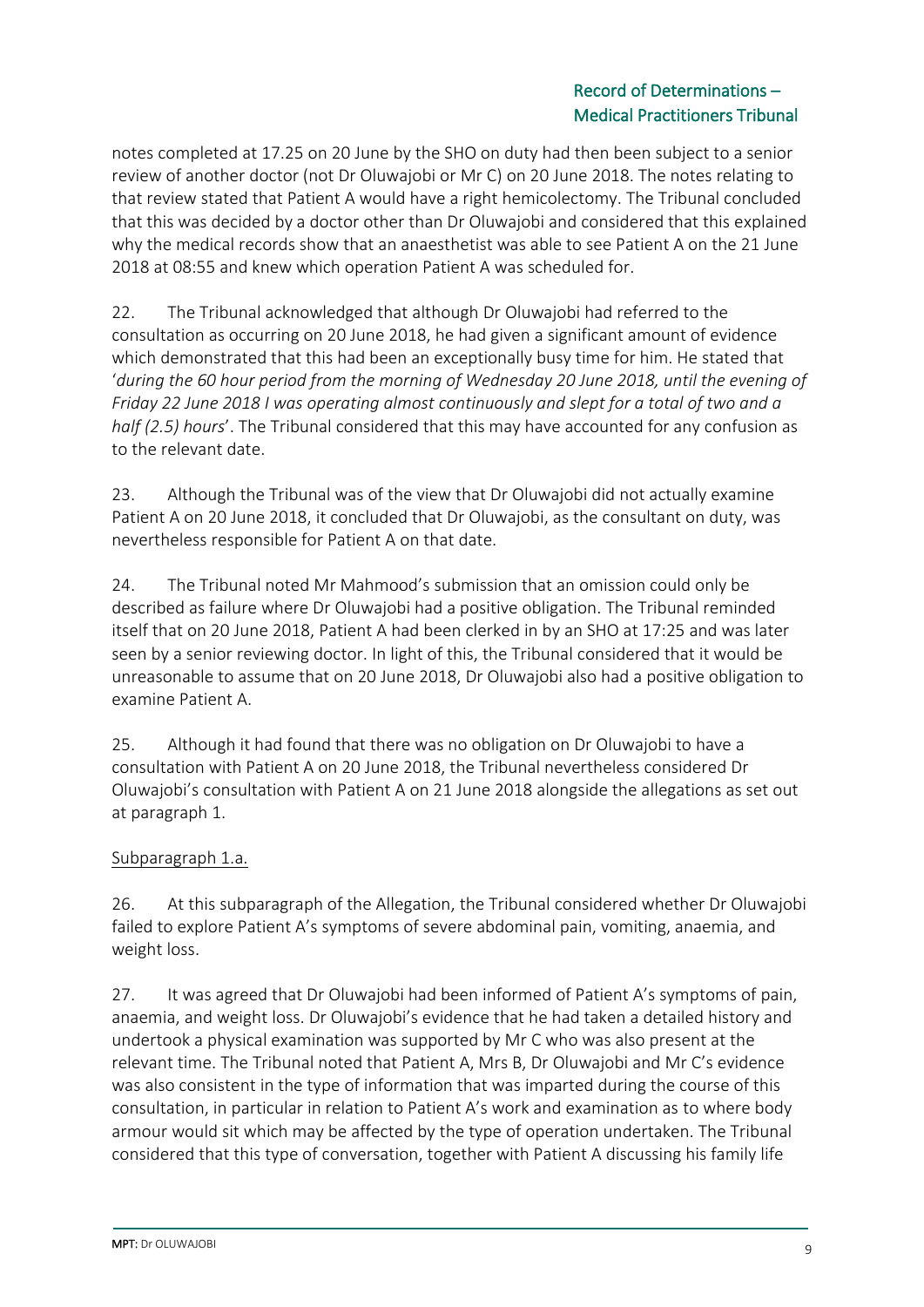and his symptoms with Dr Oluwajobi was more than likely to have taken more than 5 minutes as suggested by Patient A and more likely to be 30 to 45 minutes as suggested by Dr Oluwajobi and corroborated by Mr C.

28. In addition, Dr Oluwajobi informed the Tribunal that he took these symptoms into account and concluded that they were attributable to an abdominal stricture, that had already been identified by the recent MRI scan undertaken. This was acknowledged by both Mr H and Mr I, the expert witnesses, as being a reasonable conclusion. With regard to the symptoms of vomiting, throughout oral evidence, it was agreed that Patient A did not have any symptoms of vomiting whilst under Dr Oluwajobi's care.

29. The Tribunal was of the view that planning diagnostic surgery demonstrated Dr Oluwajobi's intention to explore Patient A's symptoms further by this method.

30. In all the circumstances, the Tribunal found subparagraph 1.a (I-iv). of the Allegation not proved in its entirety.

# Subparagraph 1.b.

31. At this subparagraph of the Allegation, the Tribunal considered whether Dr Oluwajobi failed to adequately challenge Patient A's diagnosis of Crohn's disease.

32. In his witness statement, Dr Oluwajobi stated that the symptoms with which Patient A presented were symptoms of Crohn's but accepted that they were also red flags for cancer. Dr Oluwajobi submitted that the laparoscopy for which Patient A was scheduled served to further diagnose the cause of Patient A's symptoms. The Tribunal was also mindful that four other doctors were, at that time, also of the opinion that a stricture was the cause of Patient A's symptoms.

33. The Tribunal referred itself to the Joint Expert Report in which it stated that there was no reason to challenge a diagnosis of a Crohn's stricture which had been found through an MRI scan in 2018.

34. Taking all of the evidence into account, and in particular that the diagnostic surgery planned would seek to investigate the cause of Patient A's pain, the Tribunal found subparagraph 1.b. of the Allegation not proved.

# Subparagraph 1.c.

35. At this subparagraph of the Allegation, the Tribunal considered whether Dr Oluwajobi failed to physically examine Patient A.

36. The Tribunal reminded itself of the detailed information it had received about Patient A's discussion with Dr Oluwajobi about where his body armour would sit in his role as XXX. Dr Oluwajobi was also able to define Patient A's physique and this was confirmed by Mrs B in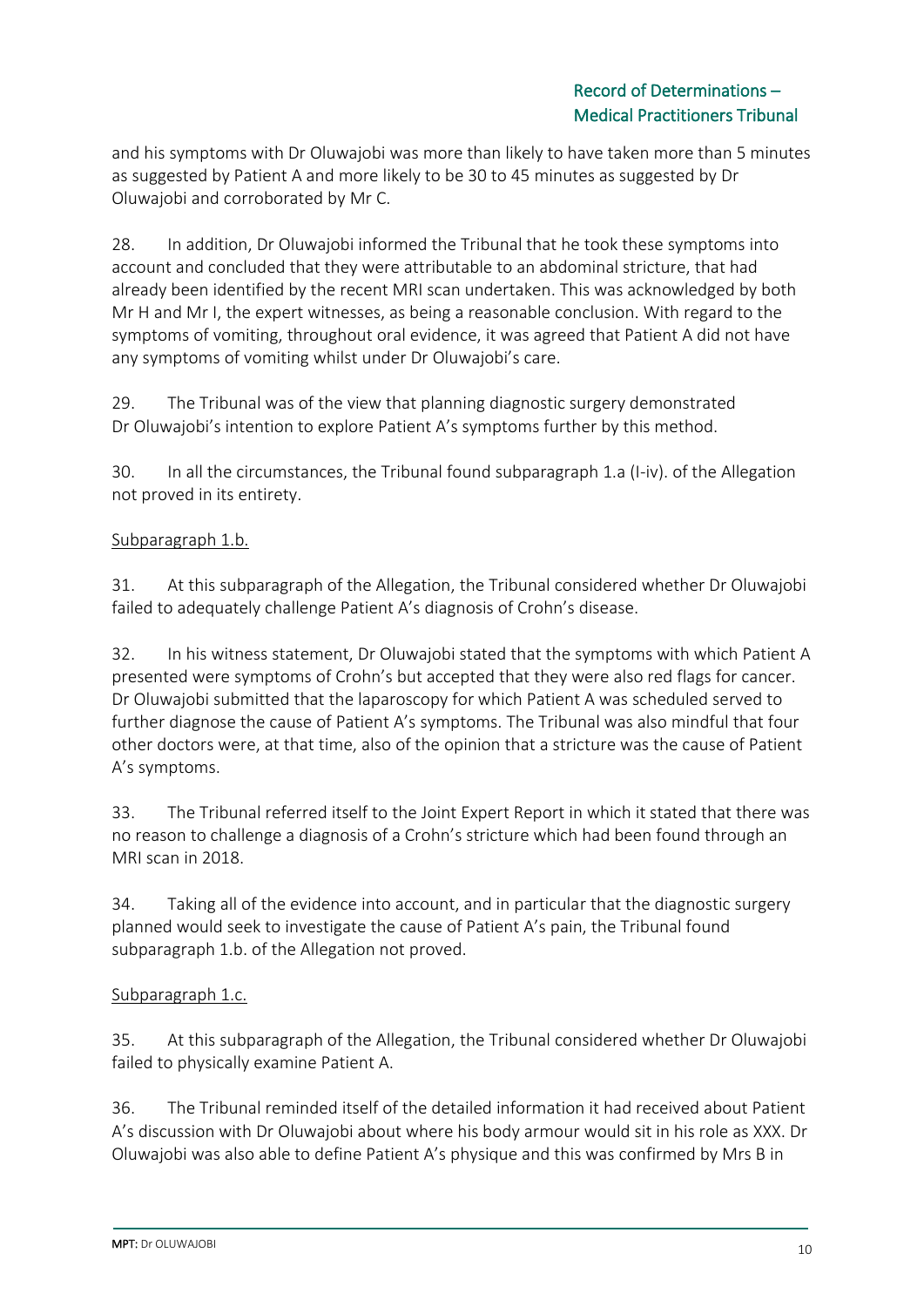her oral evidence. The Tribunal found that in order to accurately describe Patient A's physique, Dr Oluwajobi would have needed to see it. This is corroborated by Mr C's evidence of a clinical examination taking place.

37. The Tribunal referred itself to the testimonial evidence in relation to Dr Oluwajobi's practice as a doctor. It noted that he had some 35 years experience of practice and the Tribunal considered that it was improbable that a doctor of this standing would not physically examine a patient.

38. In all the circumstances, the Tribunal found subparagraph 1.c. of the Allegation not proved.

## Subparagraph 1.d.

39. At this subparagraph of the Allegation, the Tribunal considered whether Dr Oluwajobi failed to investigate why Patient A was in severe pain and losing weight.

40. The Tribunal considered that to 'investigate' differed from to 'explore' because it referred to going beyond a verbal exploration of symptoms and additionally taking steps to determine a cause. On 20 June 2018, Patient A was put on the emergency list and on 21 June 2018 Dr Oluwajobi took a detailed clinical history and planned laparoscopic surgery. The Tribunal found that there was a clear intention that the laparoscopic surgery would be completed because Dr Oluwajobi had requested that the relevant kit be obtained and set out in the operating theatre in readiness for an opening on the emergency list. However, the surgery was unable to be completed as a result of a large number of emergency cases over the course of Dr Oluwajobi's time 'on call'. The Tribunal did not consider this to be a failure as the number of emergencies on the emergency list was not something within Dr Oluwajobi's control.

41. Accordingly, the Tribunal found subparagraph 1.d. of the Allegation not proved in its entirety.

## Subparagraph 1.e.

42. At this subparagraph of the Allegation, the Tribunal considered whether Dr Oluwajobi failed to consider possible complications such as obstruction, penetration into other organs, and abscess formation.

43. The Tribunal noted that, on Dr Oluwajobi's evidence, it appeared that he and the other four doctors involved in Patient A's care had considered obstruction and abscess formation as possible complications as an x-ray and blood tests were carried out. Furthermore, in the Joint Expert Report, Mr H and Mr I agreed that the symptoms with which Patient A presented were attributable to the known Crohn's stricture. They were of the opinion that Dr Oluwajobi did not need to consider obstruction and/or abscess as they were so unlikely in view of his normal abdominal x-ray and white cell count.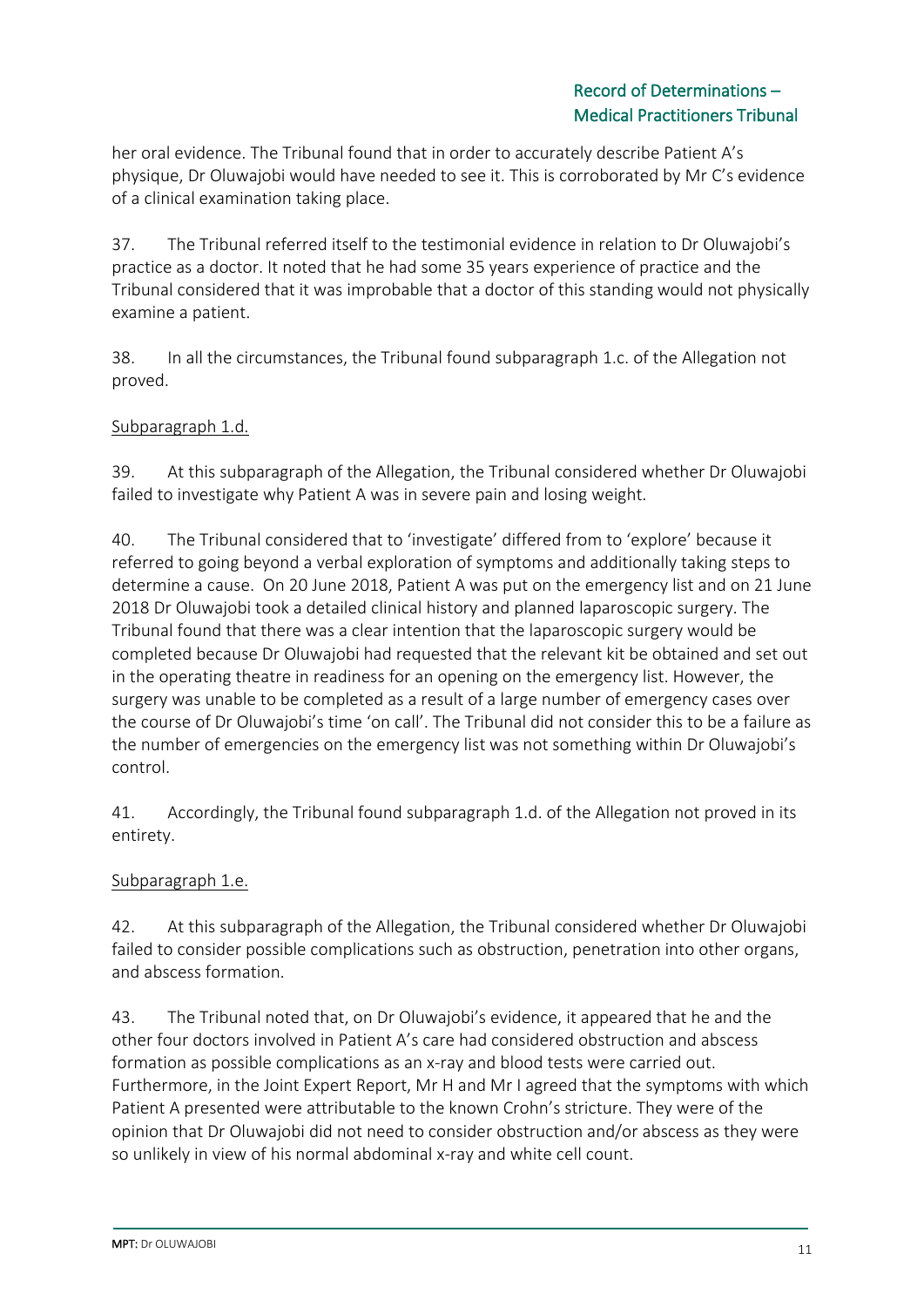44. With regard to the possible complication 'penetration into other organs', the Tribunal found that it was unclear what this was referring to and it noted that this was not clearly addressed within the Joint Expert Report. The Tribunal considered that there was no evidence to support whether Dr Oluwajobi did or did not consider this as a possible complication.

45. In all the circumstances, the Tribunal found subparagraph 1.e. of the Allegation not proved in its entirety.

## Subparagraph 1.g.

46. At this subparagraph of the Allegation, the Tribunal considered whether Dr Oluwajobi failed to appropriately diagnose Patient A's condition.

47. The Tribunal was mindful that this subparagraph did not specify which condition Dr Oluwajobi failed to diagnose. Patient A had a condition known to the Hospital and Dr Oluwajobi and this was Crohn's, complicated with a stricture which was the likely cause of Patient A's symptoms. The initial diagnosis of Patient A's condition on the relevant dates was the stricture and he was due to undergo a diagnostic surgery to determine whether there was anything else at issue. It is a fact that Dr Oluwajobi did not diagnose Patient A's cancer on 20 June nor on 21 June 2018.

48. In considering whether the absence of this diagnosis could amount to a failure, the Tribunal considered the nature of the emergency list on which Patient A had been entered. It noted that operations were completed in the order of priority and that it was never certain that Patient A would have the laparoscopy done at all whilst on the list. It was also mindful that when Patient A later had the operation in August 2018, the operation did not diagnose his cancer and that it was only following the CT scan later on that the cancer was found. The Tribunal also noted that even had a CT scan been ordered on 20 or 21 June 2018, there was no guarantee nor suggestion that the scan could have been carried out on these dates, or indeed because of the nature of the requirement of CT scan for the priority operations, no guarantee that it would have happened within the next 4 or 5 days. It was also noted that the timing of the CT was in the control of the radiology department and not Dr Oluwajobi. The Tribunal were therefore of the opinion that it was more likely than not that it would not have been possible to diagnose Patient A's cancer on either 20 or 21 June 2018.

49. In the Joint Expert Report, Mr H and Mr I detailed their agreement that Patient A's symptoms were in keeping with a diagnosis of a Crohn's stricture.

50. In all the circumstances, the Tribunal found subparagraph 1.g. of the Allegation not proved.

## Subparagraph 1.h. and 1.i.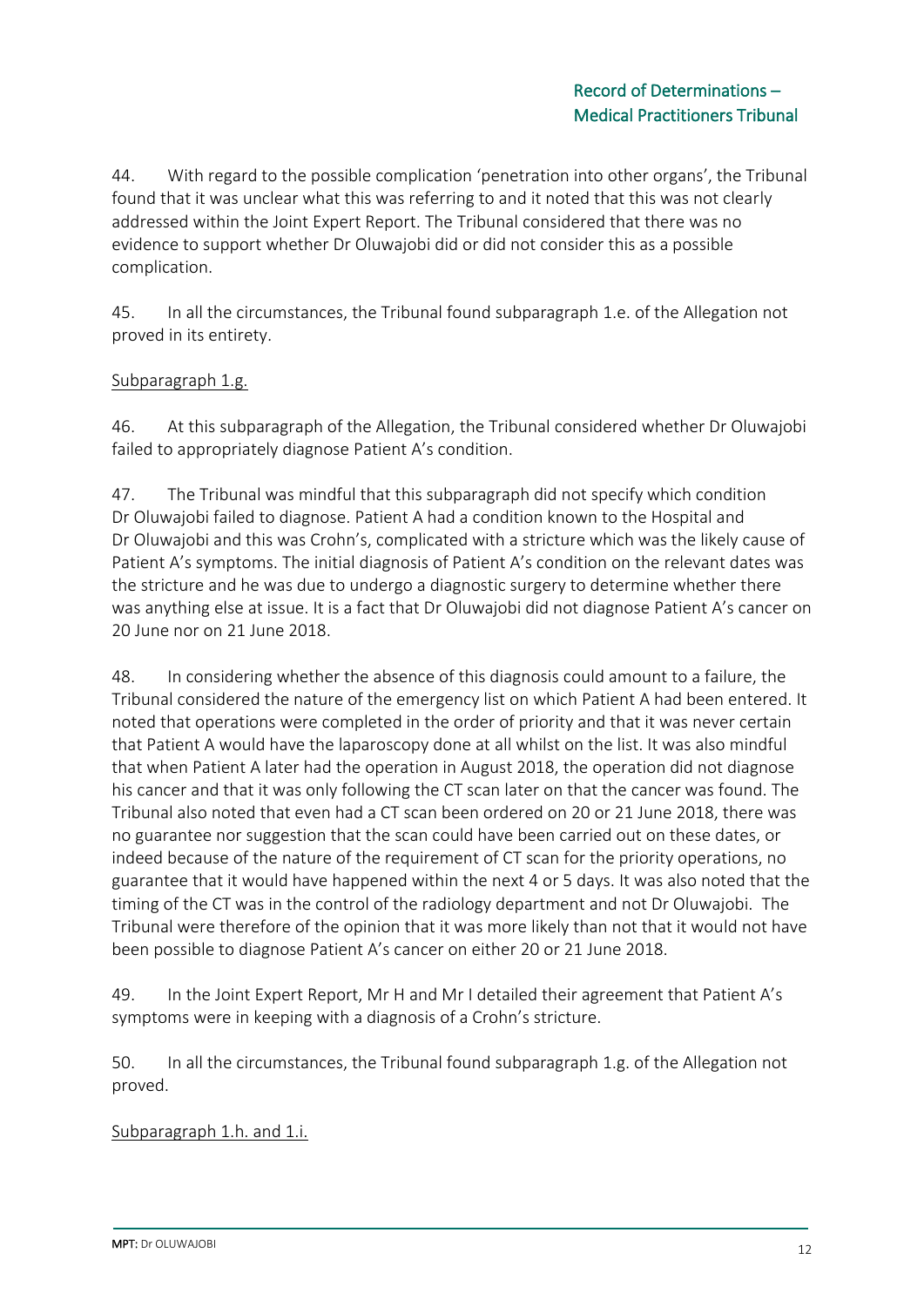51. At these subparagraphs, the Tribunal had to determine whether Dr Oluwajobi failed to record any of the above actions and ensure his team kept an adequate record of Patient A's care.

52. The GMC position was that there had never been in existence any records relating to the relevant consultation and care of Patient A. However, Dr Oluwajobi and Mr C contended that the records had been made and subsequently went missing.

53. The Tribunal, having found that the consultation more likely than not occurred on 21 June 2018, considered the medical notes relating to that date. It directed itself to the relatively comprehensive notes on 20 June 2018 and 22 June 2018 in relation to Patient A. However, it noted that there was a significant lack of records on 21 June 2018. Indeed, the Tribunal noted that the only notes made on 21 June 2018 were recorded on proforma documents and there was a lack of any other note from surgical and nursing staff made on 21 June 2018. The Tribunal noted that in addition to the anaesthetist's record timed at 08.55 on that date and the pre-surgical checklist undertaken there was also a note entered onto the clerking in notes at 10:00 on that date which suggested a pre-admittance review undertaken by Mr C. The next note related to the following day, 22 June 2018. The Tribunal recognised that the evidence that Patient A was being prepped for surgery on 21 June 2018 supported the assertion that there must have been circumstances and consultations to which the records did not attest, including notes from the relevant nursing team. In the absence of any written note for 21 June 2018 the Tribunal considered it more likely than not that the notes for this particular day had gone missing from Patient A's file.

54. The Tribunal also noted that, although Mr C initially gave evidence that the consultation occurred on 20 June 2018, in oral evidence he was willing to accept that he may have confused the dates and that it was more likely that it happened on the following day. Mr C, who attended Patient A's consultation with Dr Oluwajobi, informed the Tribunal that he had taken a comprehensive record of this interaction. This supported Dr Oluwajobi's evidence that there was a long consultation and that a doctor other than himself was taking notes.

55. Taking all of the evidence into account, the Tribunal was of the view that the GMC had not proven these subparagraphs of the Allegation on the balance of probabilities.

56. Accordingly, the Tribunal found subparagraph 1.h. and subparagraph 1.i. of the Allegation not proved.

# Subparagraph 2.a.

57. In considering this subparagraph of the Allegation, the Tribunal had to determine whether between 20 June 2018 and 13:00 on 22 June 2018 Dr Oluwajobi inappropriately placed Patient A on the emergency operating list when he had not first obtained a CT scan.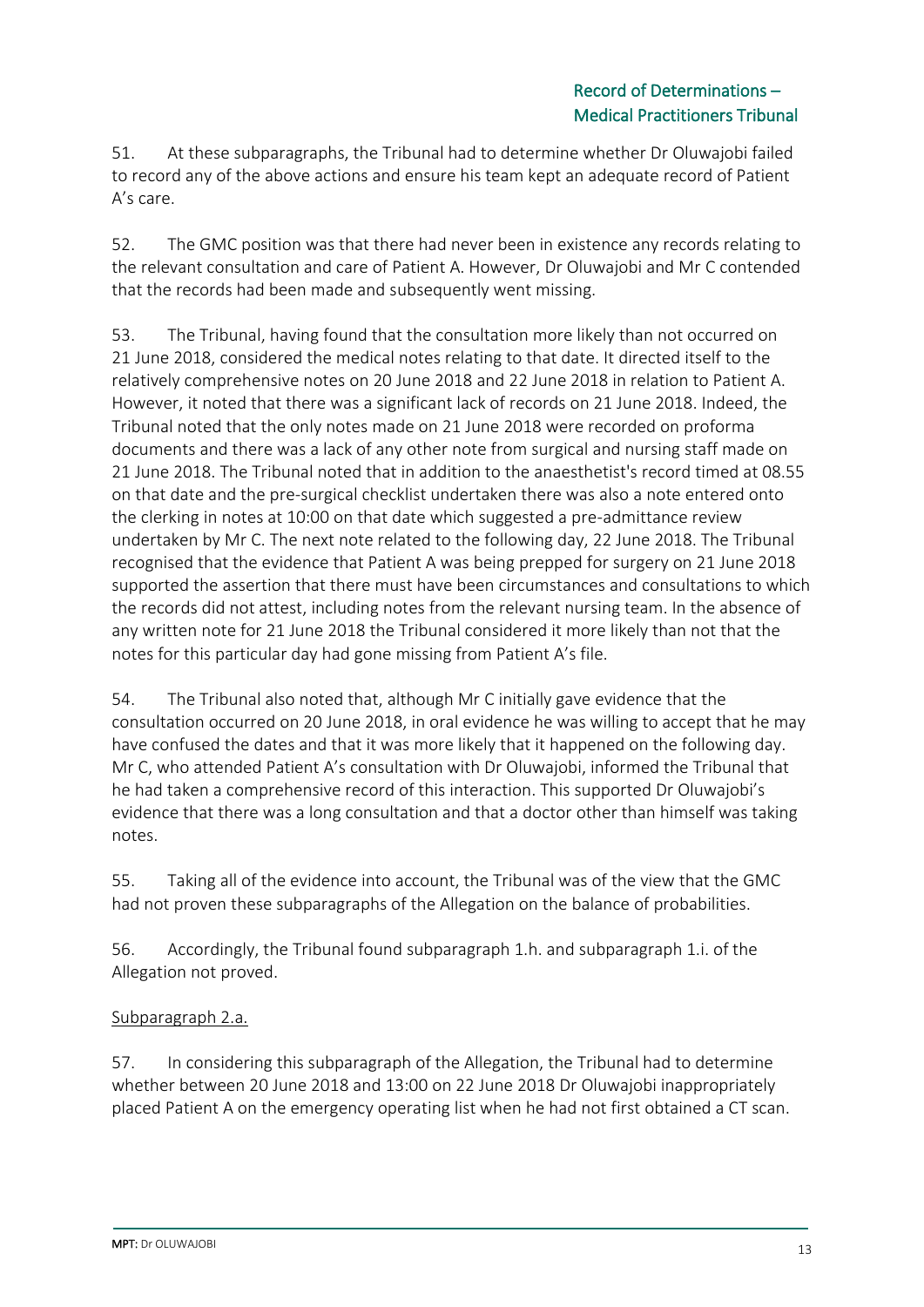58. The Tribunal noted that it appeared to be Patient A's understanding that after his consultation with a surgical doctor, Dr F placed Patient A on the list for emergency surgery. Mrs B supported this point of view in her evidence.

59. In his initial statement Mr H gave the opinion that the absence of a CT scan prior to scheduled surgery was seriously below the standard expected of a reasonably competent surgeon. However, within the Joint Expert Report it is stated:

*'The experts agreed it was not inappropriate to put Patient A on the emergency operating list because he had the opportunity to do so … They would both, however, have performed a CT scan before putting Patient A on the list.'*

The Tribunal considered that this reflected a change in Mr H's opinion as it did not refer to the lack of CT scan as a failure nor being seriously below the standard expected.

60. In addition, the Tribunal noted that whilst obtaining a CT may have been desirable prior to undertaking surgery, the Experts both accepted that this was not necessary and that there may be situations where, in emergency surgery in particular, it was not always possible to obtain such a scan.

61. The Tribunal therefore found subparagraph 2.a. of the Allegation not proved.

## Subparagraph 2.b.i.

62. In considering this subparagraph of the Allegation, the Tribunal had to determine whether between 20 June and 13:00 on 22 June 2018, Dr Oluwajobi failed to adequately investigate Patient A's symptoms of severe pain and an inability to eat.

63. The Tribunal reminded itself of its findings in relation to the consultation and Dr Oluwajobi's evidence that he had undertaken a detailed and lengthy conversation which had been recorded in the now missing notes. The Tribunal also accepted that Dr Oluwajobi had been particularly busy during the course of his 'on call' shift. The Tribunal also noted that Dr Oluwajobi had at this time a plan in place for Patient A and this was to undertake diagnostic surgery when an appropriate opening became available on the emergency list.

64. The Tribunal also noted that there is no evidence from either Patient A or Mrs B that Patient A's symptoms deteriorated between the relevant dates and indeed the medical records show that the pain Patient A was suffering had decreased.

65. With regard to Patient A's inability to eat, the Tribunal noted that Patient A had been kept 'nil by mouth' in preparation for surgery. However, when it became clear that there would not be an opportunity to operate on him, he was given fluids for nutrition. Although the Tribunal was aware that there were no records on 21 June 2022 to confirm this, Patient A, Mrs B and the IBD nurses all stated that Patient A was receiving fluids when he was not 'nil by mouth'. On 22 June 2018 Patient A was seen by a dietitian in relation to nutrition. The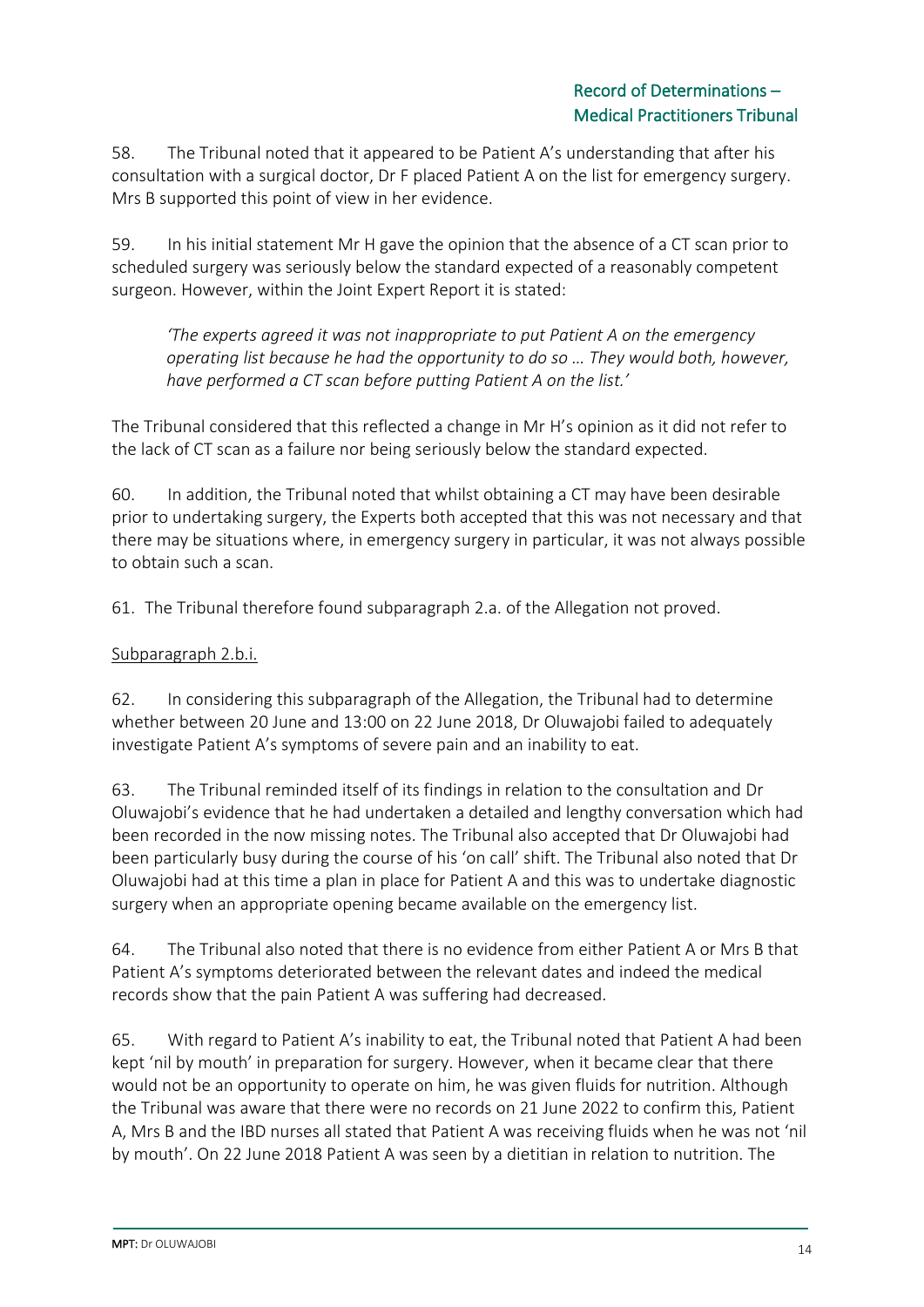Tribunal considered that there was no indication that Patient A had vomited after he was admitted.

66. Accordingly, the Tribunal noted that there was no indication that there were any emerging problems which required Patient A to have a further medical review and it was reasonable for Dr Oluwajobi to assume that the plan for diagnostic surgery was on track pending an opening in the emergency list.

67. In light of the circumstances, the Tribunal therefore concluded that this subparagraph of the Allegation was not proved in its entirety.

## Subparagraph 2.b.ii.

68. In considering this subparagraph of the Allegation, the Tribunal had to determine whether between 20 June 2018 and 13:00 on 22 June 2018, Dr Oluwajobi failed to make any record of his involvement in Patient A's care.

69. In considering this subparagraph, the Tribunal reminded itself of its findings at subparagraphs 1.h. and 1.i., that it was more likely than not that records had been made and subsequently lost. The Tribunal accepted that at some point on the morning of 21 June 2018 Patient A was seen by Dr Oluwajobi and that this lasted for around 45 minutes. Mr C's evidence was that he made a record of this consultation. The Tribunal noted that it would be unusual for a consultant under significant time pressure to take his own notes during consultations and this was often delegated to junior members of the team.

70. The Tribunal considered that in the absence of any notes, it could not conclude one way or another whether an inadequate record was kept, but it was satisfied that it was more likely than not that a record was made and subsequently lost. It therefore found this subparagraph not proved.

## Subparagraph 2.b.iii.

71. In considering this subparagraph of the Allegation, the Tribunal had to determine whether Dr Oluwajobi, during the same time period, failed to ensure his team kept an adequate record of Patient A's care.

72. The Tribunal took into account its finding that there had been a record of Patient A's care as there was a comprehensive note taken by Mr C that has subsequently gone missing.

73. The Tribunal considered the note '*send patient home'* on 22 June 2018 after 10:45 and signed by Mr C. It accepted Dr Oluwajobi's evidence that this note was likely to have been 'prepped' in advance of seeing Patient A owing to how busy the ward was at the time. The Tribunal was of the view that if the relevant consultation with Patient A happened, this note was inadequate as there were no reasons listed for the discharge. However, the Tribunal noted that it was more likely that not that this consultation did not take place due to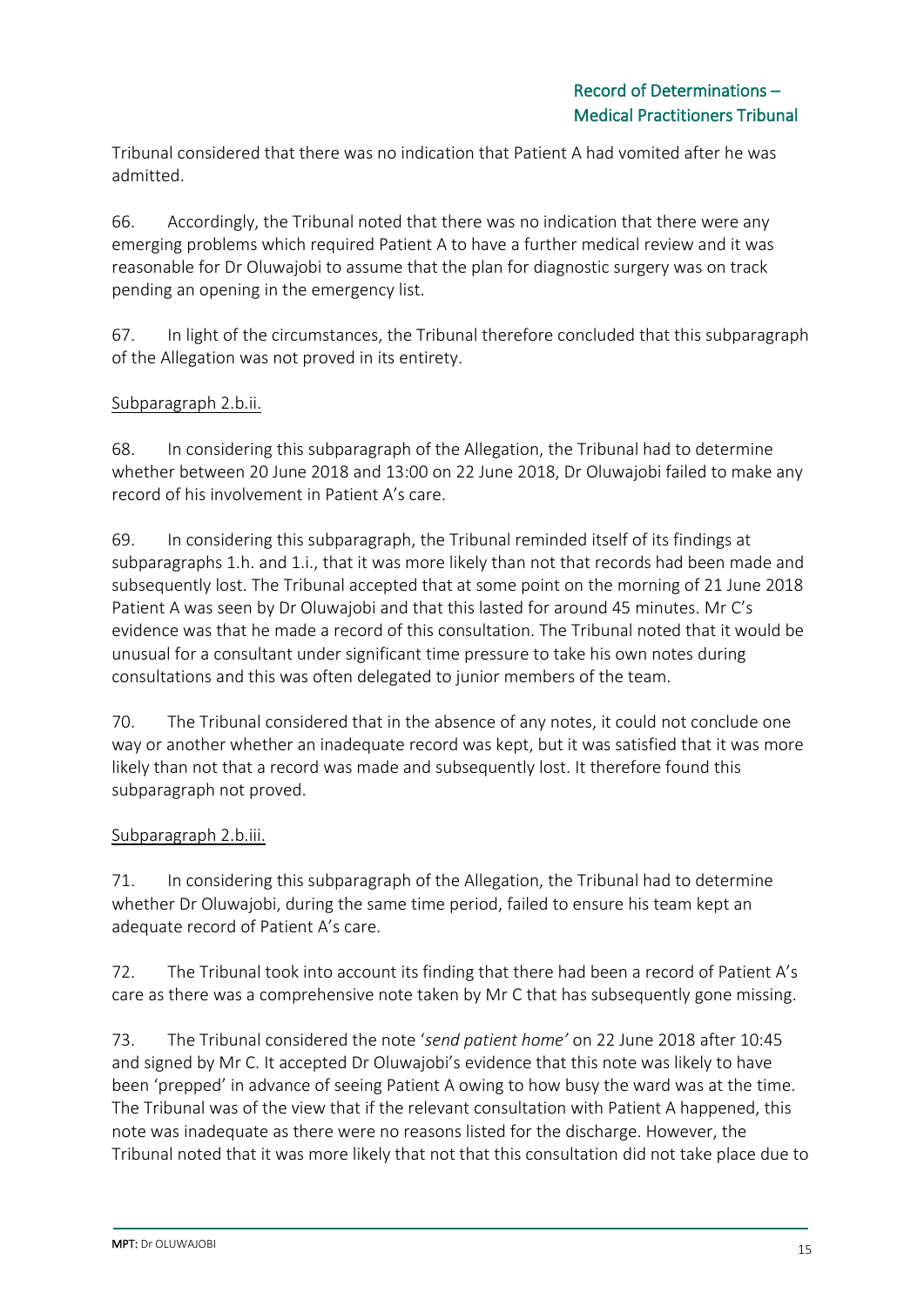the fact that Dr Oluwajobi commenced surgery at 11:45 that morning. The note prior to the prepped note is timed 10.45, accordingly, it is likely that Dr Oluwajobi's evidence is correct that this ward round was truncated on the basis that he was called into emergency surgery. The Tribunal considered that if this was indeed the case that note should have been amended to reflect that the consultation did not happen rather than simply leave it untimed and in this event the note made by Dr Oluwajobi's team was inadequate.

74. Although this note was not timed, the evidence suggested that it had been written sometime between 10:45 and 11:00 on 22 June 2018. Despite Patient A stating that Dr Oluwajobi had been present at the consultation when the decision to discharge Patient A was made, Dr Oluwajobi was commencing surgery at 11:45. The Tribunal was mindful that there would have been time prior to that during which Dr Oluwajobi would have been preparing for that surgery. On that basis, the Tribunal considered it more likely than not that the ward round was truncated and unlikely that Dr Oluwajobi saw Patient A that morning.

75. In light of the evidence that Dr Oluwajobi was in surgery at the time of the consultation, the Tribunal did not consider that he could be held responsible for the inadequate record. Accordingly, the Tribunal found subparagraph 2.b.iii. not proved.

# Paragraph 3

76. Paragraph 3 of the Allegation refers to Dr Oluwajobi's decision to discharge Patient A on 22 June 2018. Dr Oluwajobi's position was that he did not make this decision. Dr Oluwajobi informed the Tribunal that at that time he was in surgery when he was called regarding Patient A.

77. The Tribunal noted that Dr Oluwajobi's style had previously been collaborative and patient centred. Dr Oluwajobi had informed the Tribunal that by 22 June 2018 he was of the view that, as he had been unable to operate, the best option for Patient A was to be discharged and come back for elective surgery on 20 July 2018 as arranged. The Tribunal considered it likely that Dr Oluwajobi, while explaining the options, had informed the registrar who discharged Patient A of the same. Dr Oluwajobi as the Consultant in charge was ultimately the person in charge and the Tribunal therefore concluded that the discharge was therefore his responsibility.

78. The Tribunal considered that all of the evidence before it supported this position. In particular, the note of Nurse G timed at 13:30 on 22 June 2018 confirmed that she had been in contact with Dr Oluwajobi and he had explained to her the current situation.

79. The Tribunal also took account of Dr Oluwajobi's evidence that on 25 June 2018 he was unaware that he had a patient (Patient A) who he was being asked to see in the vascular ward. The Tribunal inferred that Dr Oluwajobi believed that Patient A had been discharged on 22 June 2018.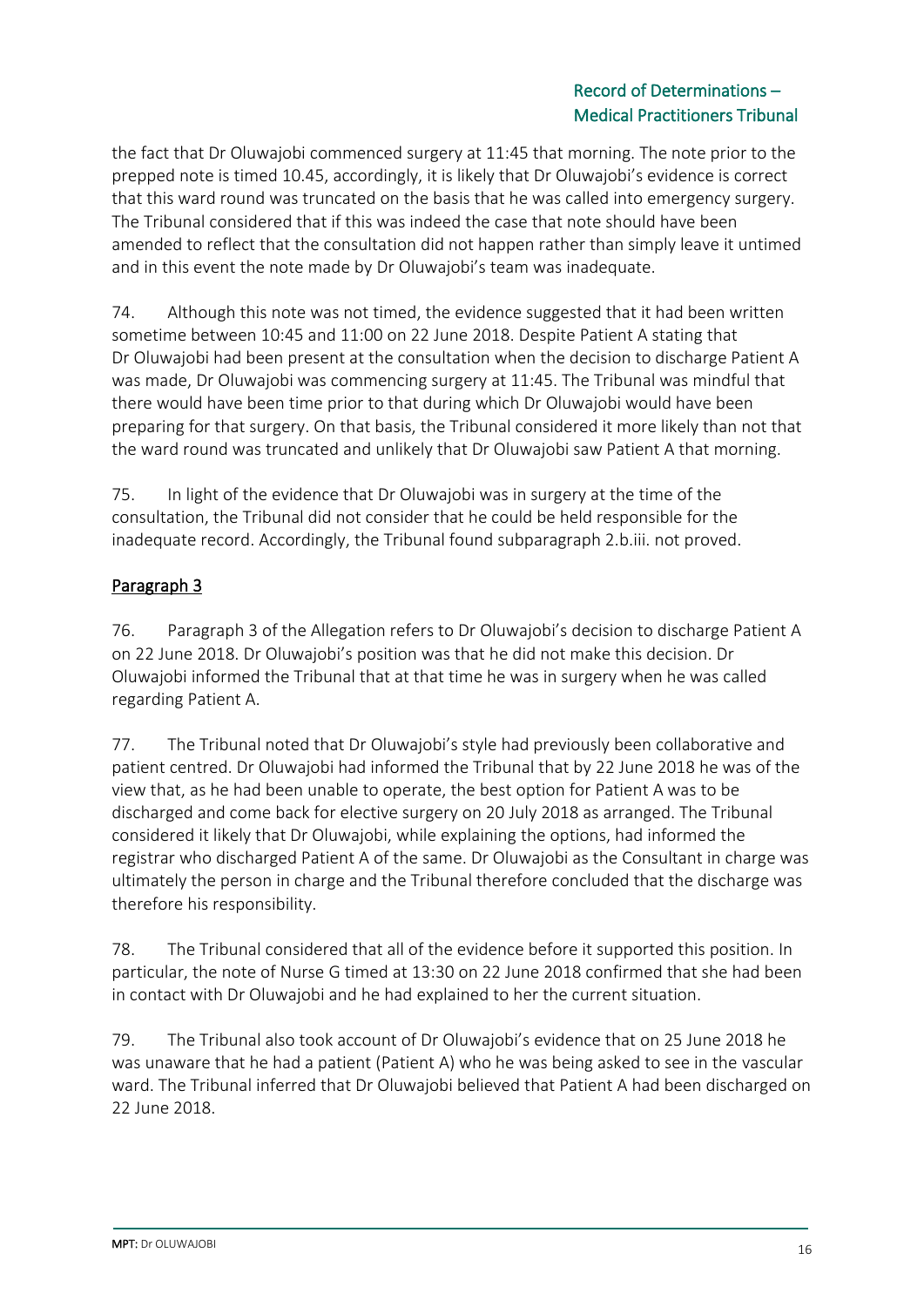80. The Tribunal also had regard to the Trust report in which it was written three times that it was Dr Oluwajobi's decision to discharge Patient A:

*'The decision was then made by Mr Oluwajobi to send your husband home and recall for elective surgery …*

*Mr Oluwajobi had asked for your husband to be discharged on Friday 22 June 2018 …*

*'Mr Oluwajobi was surprised to know that your husband was still in hospital as he had thought he had been discharged on 22 June 2018 as planned.'* 

81. In light of the evidence before it, the Tribunal found that Dr Oluwajobi was responsible for the decision to discharge Patient A at around 10:00 on 22 June 2018.

Subparagraph 3.a. and 3.b.

82. In considering this subparagraph of the Allegation, the Tribunal had to determine whether Dr O's decision to discharge was inadequate in so far as he took no regard of Patient A's deterioration since his admission to hospital on 20 June 2018.

83. The Tribunal had regard to the Joint Expert Report and Patient A's medical records that there was no deterioration. Mrs B also accepted that Patient A had not deteriorated, just that his situation was being managed. Additionally, there was no evidence that the IBD nurses involved in Patient A's care believed that he was deteriorating, only that he required a plan in relation to nutrition.

84. With no evidence to support the assertion that Patient A had deteriorated between his admission and 22 June 2018, the Tribunal found subparagraphs 3.a. and 3.b. of the Allegation not proved.

## Subparagraph 3.c.

85. In considering this subparagraph of the Allegation, the Tribunal had to determine whether the decision to discharge was inadequate in so far as Dr Oluwajobi based his decision upon the fact that he no longer had access to the emergency operating list.

86. The Tribunal considered the unchallenged evidence that when Dr Oluwajobi ceased to be the 'on call' doctor, he was followed by a general surgeon who would then have been responsible for the emergency list. Dr Oluwajobi had informed the Tribunal that having the operation carried out by someone who could not do key hole surgery increased Patient A's risk of having a stoma as a result. Given that the operation was urgent but not an emergency and bearing in mind Patient A and Mrs B's evidence, the Tribunal considered that Dr Oluwajobi aimed to prevent Patient A from having a stoma. Accordingly, the fact he no longer had access to the emergency list to do the surgery by key hole was a reasonable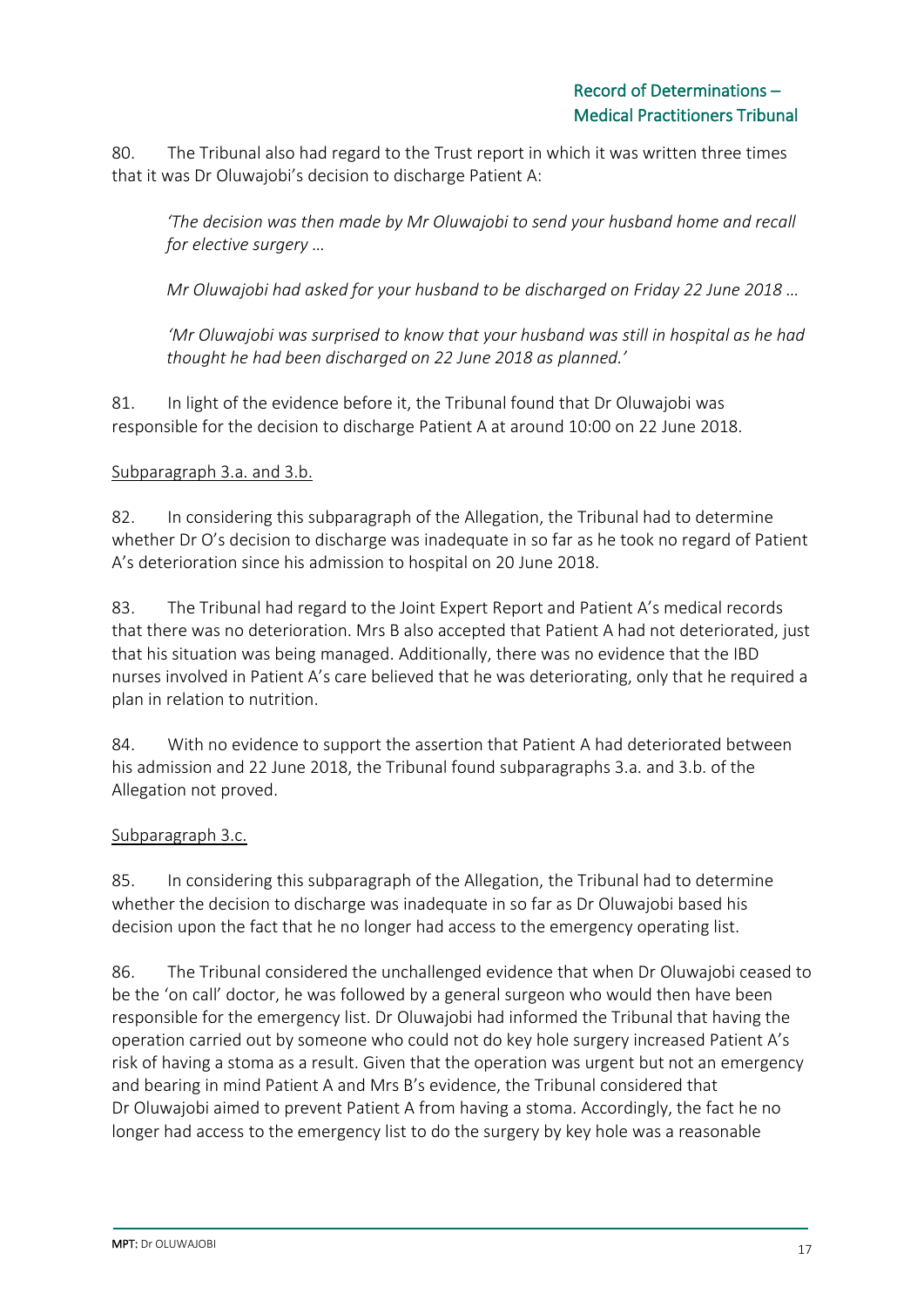matter to take into account when considering the options available to Patient A, particularly when Patient A's main concern communicated to Dr Oluwajobi was the risk of a stoma.

87. The Tribunal took into account the documentary evidence in which Nurse G detailed her concerns about discharging Patient A without having a nutritional plan in place. Mrs B confirmed this position in her oral evidence in which she informed the Tribunal that her main concern was the lack of support in place on discharge rather than the operation not being done on the emergency list.

88. In the Joint Expert Report, Mr H and Mr I were of the opinion that the circumstances of the discharge were seriously below the standards of a reasonably competent consultant surgeon but only if there was '*no plan or safety netting*'. However, this was not the case in relation to this specific subparagraph of the Allegation. Taking into account what Dr Oluwajobi wanted to achieve for Patient A, the Tribunal did not consider that the decision to discharge him when Dr Oluwajobi no longer had access to the emergency operating list was an inadequate decision.

89. Accordingly, the Tribunal found subparagraph 3.c. of the Allegation not proved.

## Subparagraph 3.d.

90. In considering this subparagraph of the Allegation, the Tribunal had to determine whether Dr Oluwajobi failed to take any account of the opinions or comments of Patient A and Patient A's wife, Mrs B.

91. The Tribunal had regard to Patient A's witness statement in which he stated,

*'I remember thinking he hadn't examined me and had never sent me for any scan- I was in shock that I was being discharged. I didn't vocalise any of this to Dr Oluwajobi at all.'*

92. Having heard Mrs B's evidence, it appeared that Patient A did vocalise his concerns to Mrs B, however it was agreed that Dr Oluwajobi and Mrs B had not ever spoken to nor seen each other. The Tribunal noted that Mrs B began making contact with the Hospital on or around 13:30 on 22 June 2018, which was after the time at which Dr Oluwajobi became off duty and at that point he had already made the decision to discharge Patient A.

93. The Tribunal considered the GMC submission that Dr Oluwajobi had made no efforts to hear Patient A or Mrs B's opinions in the first place. It found that this went beyond the realm of the wording of subparagraph 3.d. of the Allegation.

94. The Tribunal therefore found subparagraph 3.d. not proved in its entirety.

## Subparagraph 4.a.i.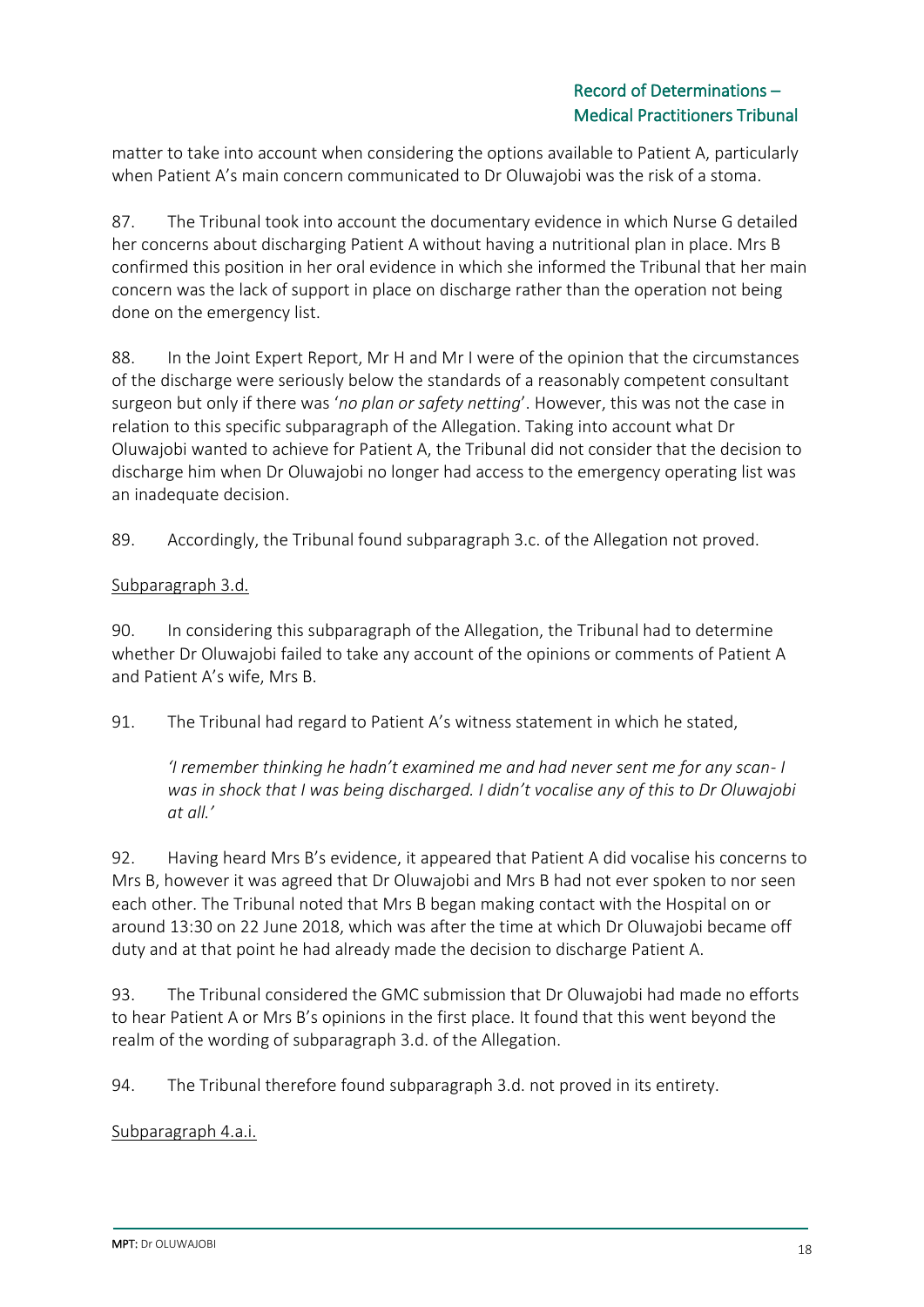95. In considering this subparagraph of the Allegation, the Tribunal had to determine whether on 25 June 2018, Dr Oluwajobi inappropriately communicated with Patient A insofar as Patient A was led to believe that Dr Oluwajobi was angry and rude.

96. Dr Oluwajobi wrote in Patient A's record that he visited Patient A on this date with two other doctors, Mr D and Mr E. Mr D and Mr E informed the Tribunal that they did not remember Dr Oluwajobi acting in a rude or angry manner towards Patient A, and that if he had they believed they would have remembered and likely recorded the same.

97. However, in his witness statement Patient A described feeling shocked and scared as a result of his interaction with Dr Oluwajobi. Mrs B informed the Tribunal that Patient A immediately informed her that Dr Oluwajobi had

*'literally waltzed into his room with 2 other doctors and basically said to him "Why are you still her, you were told to go home?"'* 

On the following day, 26 June 2018, a complaint from Patient A was documented.

98. When Dr Oluwajobi was questioned in oral evidence about this interaction, he informed the Tribunal that at the time he was '*flat out and dehydrated'*. He stated that he realised that there was a lot of anger and frustration and that Patient A was '*accusing'* him. Dr Oluwajobi stated that he therefore tried to explain the options to Patient A. The Tribunal found that it was accepted that this was the stage at which the relationship between Dr Oluwajobi and Patient A began to break down.

99. The Tribunal was of the view that Dr Oluwajobi may have made all of the comments and statements that Patient A has described in his witness statement. However, it took the circumstances into account, namely that Patient A was in pain, on medication, had hardly slept over the previous weekend, and was frustrated. With regard to Mrs B's evidence in her witness statement that Dr Oluwajobi was '*getting in* [Patient A]*'s face and pointing fingers at him*', the Tribunal reminded itself that, as she had not been present at the time of the conversation, this amounted to further hearsay evidence. The Tribunal also noted that Mrs B's statement was made in March 2021. When balanced against the evidence of Dr Oluwajobi, Mr D and Mr E, and the testimonial evidence which spoke to Dr Oluwajobi's good character, the Tribunal found that it could not accept that Dr Oluwajobi acted in the way described. However, the Tribunal also understood that whilst Patient A was frustrated with the situation it was more likely that not that he had misunderstood the context in which Dr Oluwajobi was setting out his options to him at this time.

100. Despite Patient A's impression of the situation, the Tribunal did not consider that this necessarily amounted to inappropriate communication. The Tribunal therefore found subparagraph 4.a.i. not proved on the balance of probabilities.

Subparagraph 4.a.ii.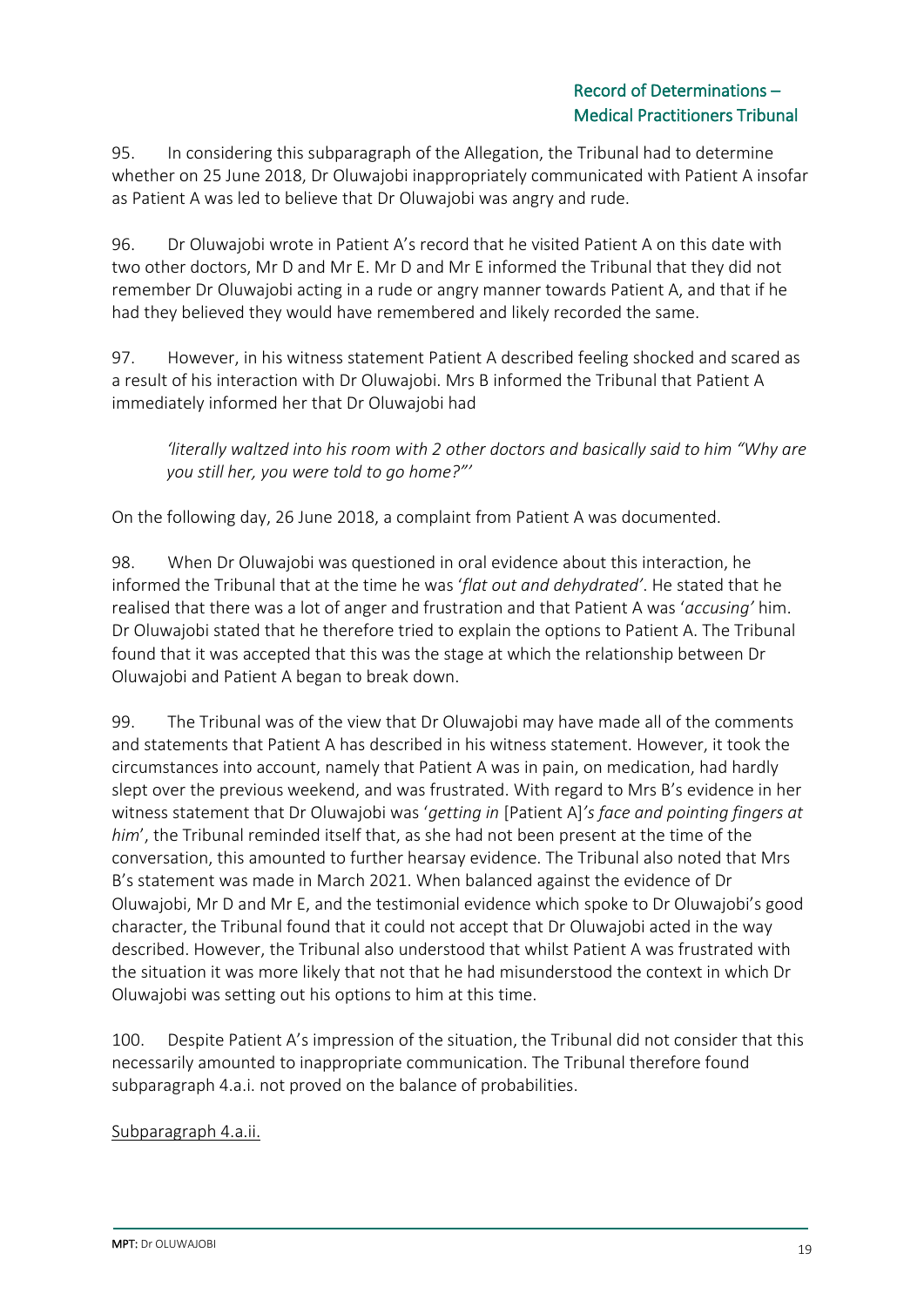101. In considering this subparagraph of the Allegation, the Tribunal had to determine whether Dr Oluwajobi inappropriately communicated with Patient A insofar as he was led to believe that Dr Oluwajobi's advice, that an urgent operation would be an open procedure and would likely result in a stoma, was a threat.

102. The Tribunal considered that, in the circumstances, it was likely that Dr Oluwajobi explained Patient A's options to him again and that this would have included a discussion about what he thought the general surgeon on duty would be able to do. Dr Oluwajobi had been consistent in his evidence that his advice was always that a stoma was a risk of an operation under the general surgeon.

103. In his witness statement, Patient A described Dr Oluwajobi as saying '*I will give you a stoma'*. The Tribunal took account of the evidence that Dr Oluwajobi would no longer have been in a position to operate on Patient A on the emergency list. It concluded that it was highly unlikely that Dr Oluwajobi would have described himself as giving Patient A a stoma because this would have been inaccurate in any event.

104. In her response to the Trust, Mrs B stated that:

*'He told him that if he did not go home immediately and Mr Oluwajobi had to perform emergency surgery, he would be given a permanent stoma … The surgeon had, essentially told him, he would be giving him a substandard operation, if he was forced to perform this on an emergency basis, at his inconvenience and it would end with a stoma, whereas elective surgery several weeks away, at his convenience, would not.'* 

105. The Tribunal was of the view that this was unlikely to have been the case as it was no inconvenience to Dr Oluwajobi if Patient A remained on the emergency list to be operated on by another surgeon. It considered that it was in fact more inconvenient for Dr Oluwajobi to reschedule Patient A's surgery for a day on which he was not previously due to work.

106. The Tribunal took into account the evidence of Mr D and Mr E who informed the Tribunal that they did not have any memory of Dr Oluwajobi leading Patient A to believe that he was being threatened with a stoma. Both Mr D and Mr E stated that they believed they would have remembered any such interaction. Further, Mr D described Dr Oluwajobi as being '*calm*, *empathetic, and thoroughly professional'* throughout the interaction with Patient A.

107. Taking into account the nature of Patient A and Mrs B's evidence as hearsay, and the inaccuracies as outlined above, the Tribunal did not consider that this subparagraph had been proved on the balance of probabilities.

Subparagraph 4.b.i.1.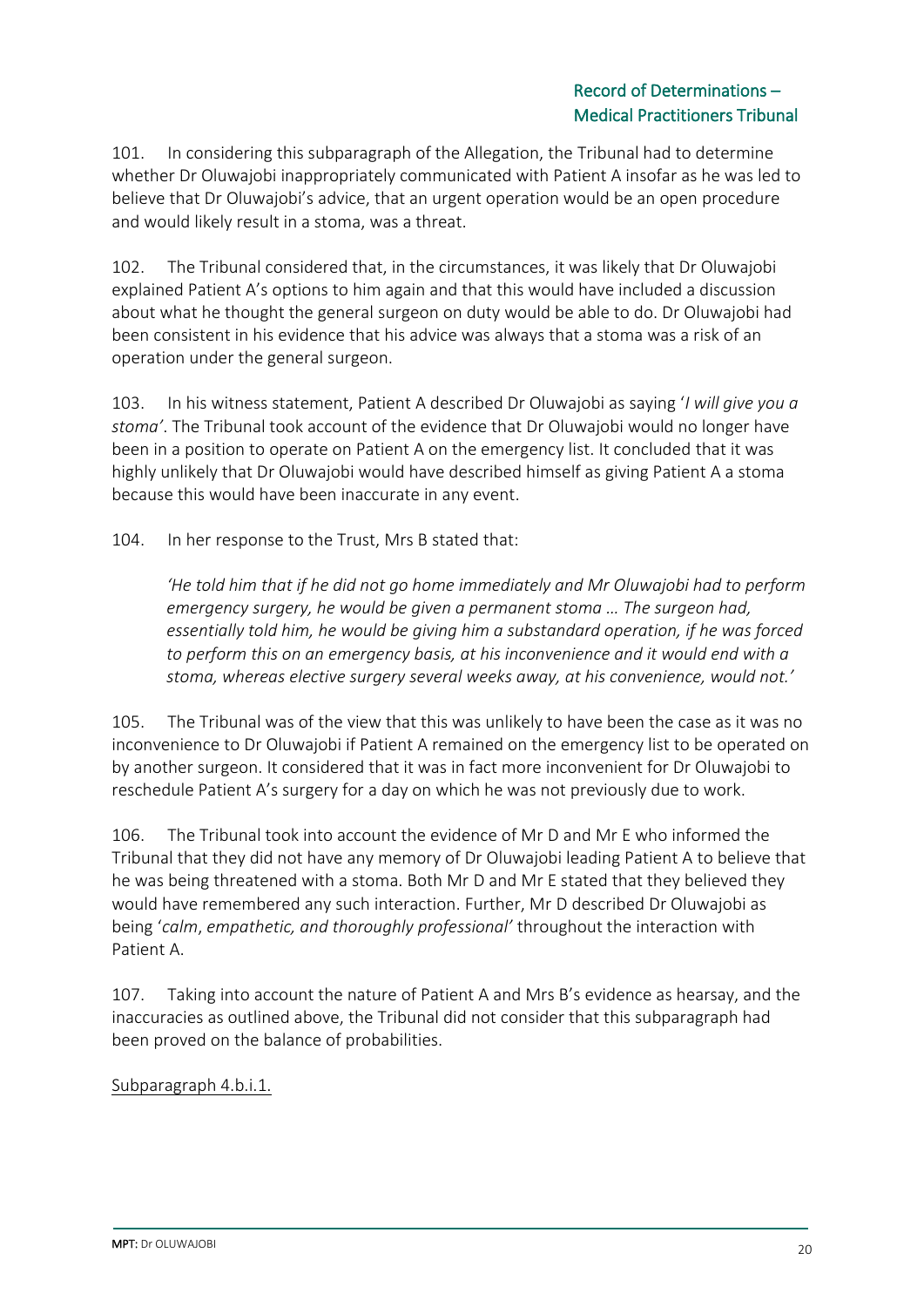108. In considering this subparagraph of the Allegation, the Tribunal had to determine whether on 25 June 2018, Dr Oluwajobi kept an inappropriate record in that he included the following comment: *'insisted on staying in hospital'*.

109. The Tribunal accepted that Dr Oluwajobi did write this comment as it had seen it within the records. However, it considered that it was likely to be accepted among parties that this was a factual note. The Tribunal did not consider that this entry reached the level of being inappropriate.

110. The Tribunal therefore found subparagraph 4.b.i.1. of the Allegation not proved.

## Subparagraph 4.b.i.2.

111. In considering this subparagraph of the Allegation, the Tribunal had to determine whether Dr Oluwajobi kept an inappropriate record in that he included the following comment: '*failed to work with me'*.

112. The Tribunal had sight of the comment within Patient A's record and it was accepted that this had been recorded by Dr Oluwajobi. It also considered that the comment was not inaccurate in reflecting the interaction as described by Dr Oluwajobi to the Tribunal.

113. However, the Tribunal considered that the language used reflected the finding that the relationship had broken down. It considered that the comment portrayed the absence of Patient A's complete agreement negatively. The Tribunal referred itself to Dr Oluwajobi's oral evidence in which he described Patient A's '*utter lack of regard'* for the information he was being given. Although it was apparent that Dr Oluwajobi was providing Patient A with information and advice, the Tribunal did not consider that it was Dr Oluwajobi's role to tell Patient A which choice to make.

114. The Tribunal considered that, objectively, the comment appeared to convey personal emotions as regarded the interaction which were inappropriate on the patient record.

115. The Tribunal therefore found subparagraph 4.b.i.2. of the Allegation proved.

## Subparagraph 4.b.ii.1. and 4.b.ii.2.

116. In considering this subparagraph of the Allegation, the Tribunal had to determine whether Dr Oluwajobi kept an inappropriate record in that he recorded 'needs an elective operation' but failed to make reference to his previous treatment plan that an emergency operation was indicated, and why an emergency operation was no longer indicated.

117. The Tribunal considered that it never formed part of Dr Oluwajobi's case that Patient A required an emergency operation and this was agreed by the Joint Experts who were of the opinion that an operation was necessary but not an emergency. The surgery continued to be treated as urgent as the surgery was listed to be within four weeks. This was not challenged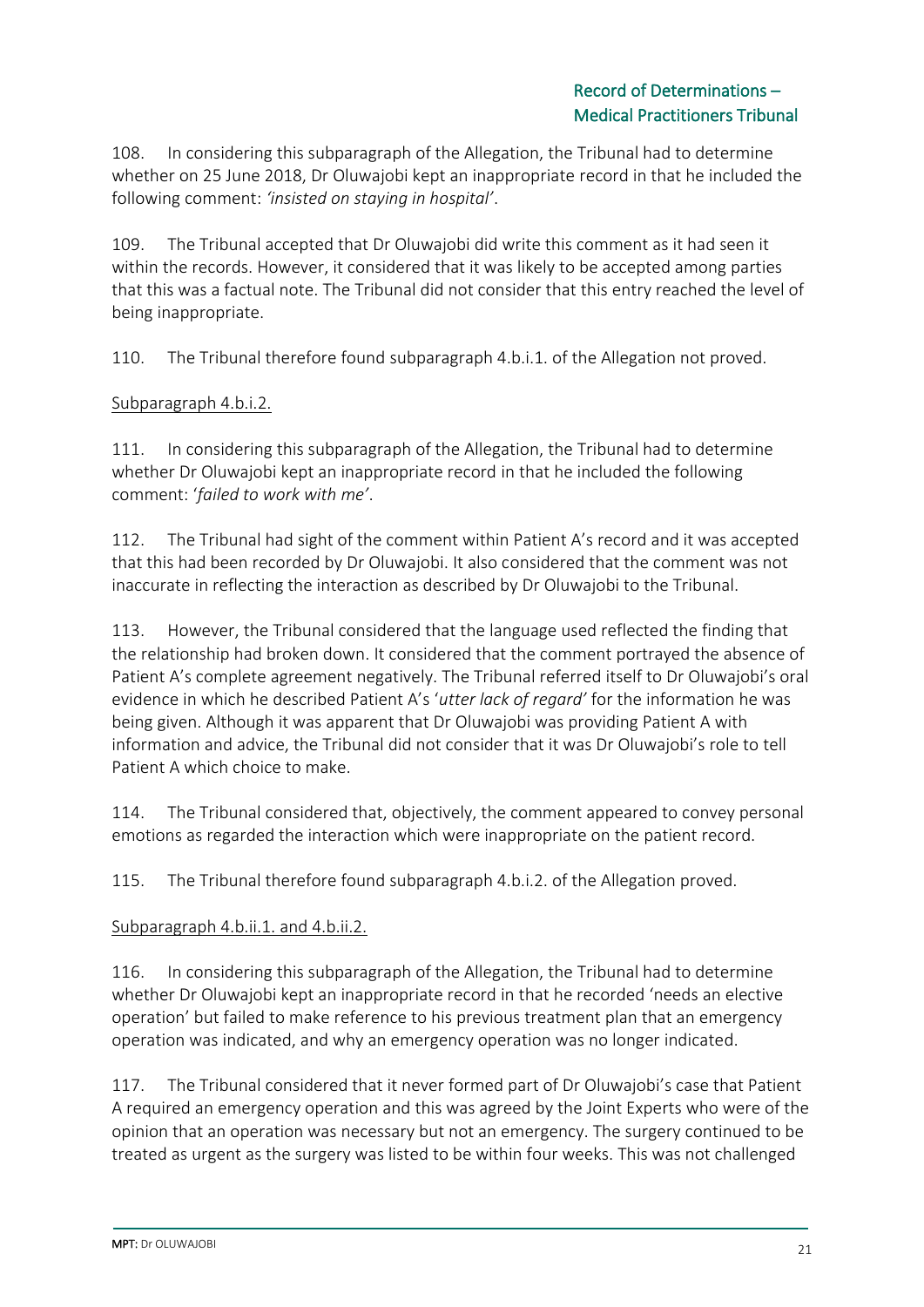by Nurse G when Dr Oluwajobi explained Patient A's options to her on 22 June 2018 and she recorded that Patient A '*understood the decision but wasn't necessarily happy with it*'. This position was further supported by Mrs B who in her evidence described the surgery as being elective despite being on the emergency list.

118. The Tribunal was of the view that where an emergency operation was never indicated, there was no need to refer to the comments set out at these subparagraphs of the Allegation. The Tribunal therefore found subparagraph 4.b.ii.1. and 4.b.ii.2. not proved.

## Subparagraph 4.b.ii.3.

119. In considering this subparagraph of the Allegation, the Tribunal had to determine whether Dr Oluwajobi kept an inappropriate record in that he failed to make reference to Patient A's continued symptoms of abdominal pain, vomiting and anaemia.

120. The Tribunal did not consider that there was any evidence to support this subparagraph in relation to continued symptoms of vomiting because it was accepted by parties that at this point, Patient A was not vomiting. In relation to the abdominal pain, the Tribunal noted that Patient A's pain score had decreased. It was accepted that there was no evidence to suggest that there was any change in Patient A's symptoms of anaemia.

121. However, the Tribunal did not consider the symptoms Patient A had at that time would have influenced the decision for an elective operation. Having already recorded symptoms in relation to pain and anaemia, the Tribunal did not find that Dr Oluwajobi was required to record the position again on the evening of 25 June 2018 as alleged.

122. The Tribunal therefore found subparagraph 4.b.ii.3. not proved.

# The Tribunal's Overall Determination on the Facts

123. The Tribunal has determined the facts as follows:

That being registered under the Medical Act 1983 (as amended):

- 1. On 20 June 2018 you were responsible for the care and treatment of Patient A and you failed to:
	- a. explore Patient A's symptoms of:
		- i. severe abdominal pain; Not proved
		- ii. vomiting; Not proved
		- iii. anaemia; Not proved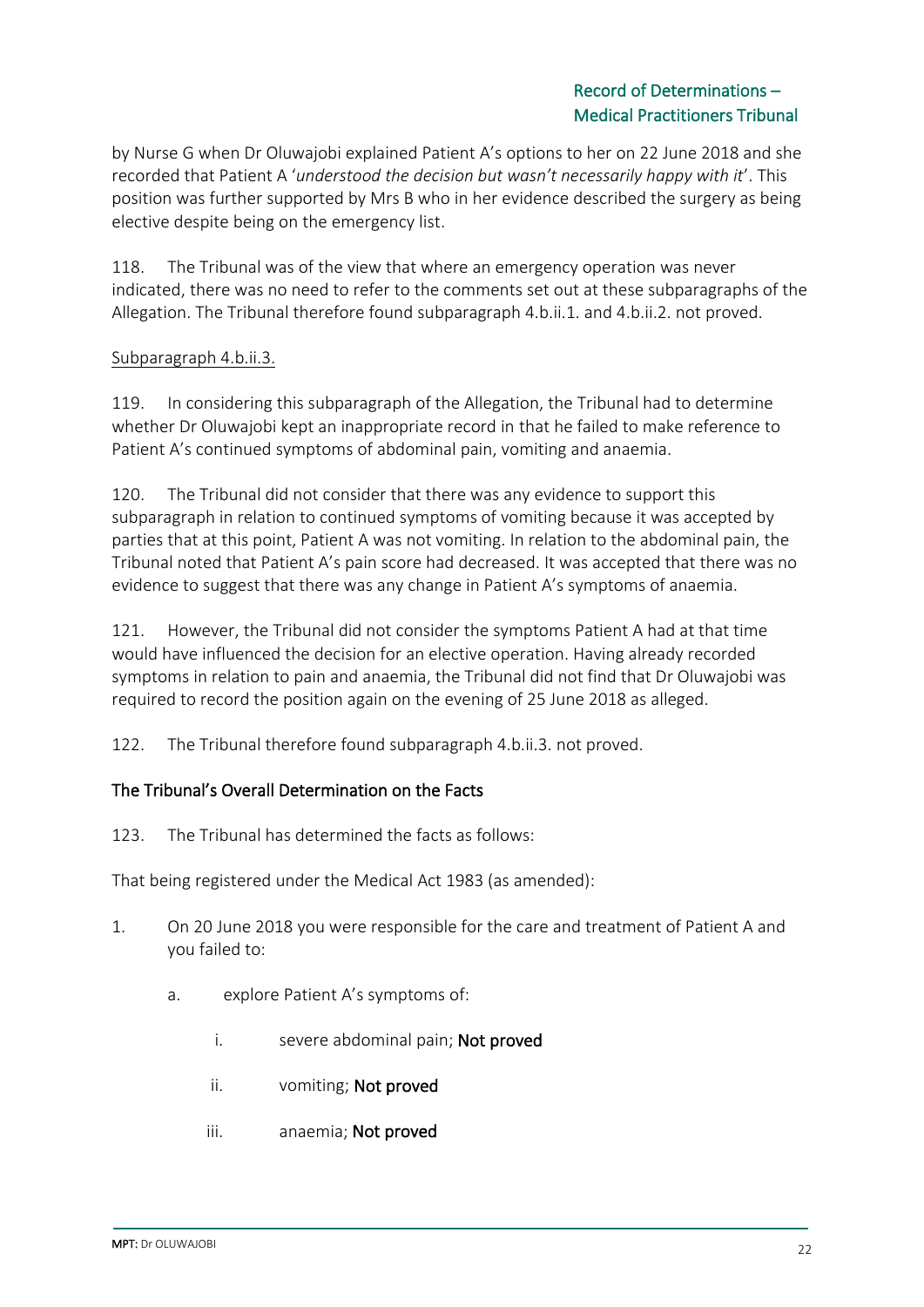- iv. weight loss; Not proved
- b. adequately challenge Patient A's diagnosis of Crohn's disease; Not proved
- c. physically examine Patient A; Not proved
- d. investigate why Patient A was:
	- i. in severe pain; Not proved
	- ii. losing weight; Not proved
- e. consider possible complications, such as:
	- i. obstruction; Not proved
	- ii. penetration into other organs; Not proved
	- iii. abscess formation; Not proved
- f. arrange a CT scan for Patient A; Admitted and found proved
- g. appropriately diagnose Patient A's condition; Not proved
- h. record having taken the actions referred to at paragraph 1a-g; Not proved
- i. ensure your team kept an adequate record of Patient A's care. Not proved
- 2. Between 20 June 2018 and 13:00 on 22 June 2018 you:
	- a. inappropriately placed Patient A on the emergency operating list when you had not first obtained a CT scan; Not proved
	- b. failed to:
		- i. adequately investigate Patient A's symptoms of:
			- 1. severe pain; Not proved
			- 2. an inability to eat; Not proved
		- ii. make any record of your involvement in Patient A's care: **Not proved**
		- iii. ensure your team kept an adequate record of Patient A's care. Not proved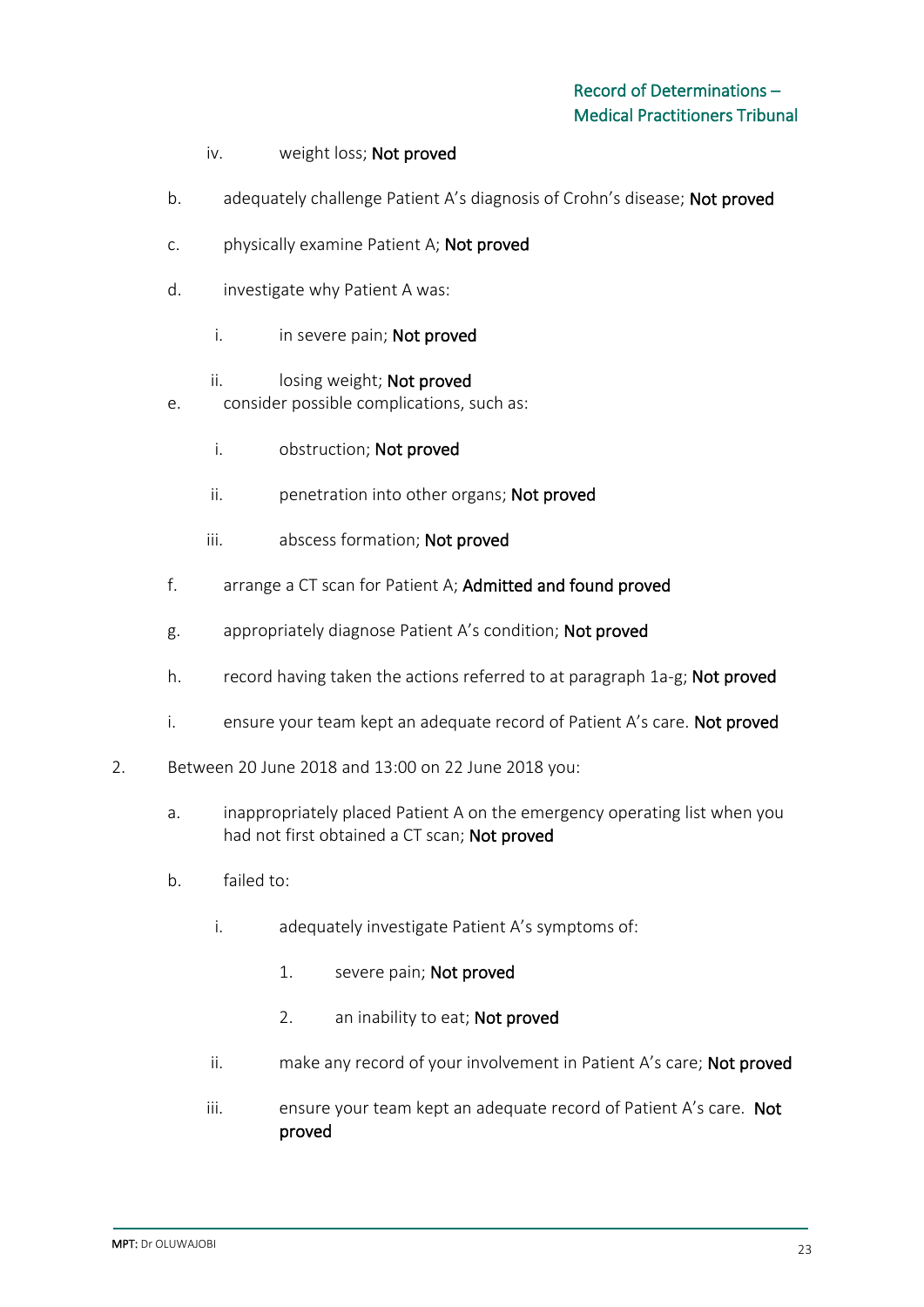- 3. Your decision to discharge Patient A at around 10:00 on 22 June 2018 was inadequate insofar as you:
	- a. took no regard of Patient A's deterioration since being admitted to hospital on 20 June 2018; Not proved
	- b. failed to adequately investigate why Patient A was deteriorating; Not proved
	- c. based your decision upon the fact that you no longer had access to the emergency operating list; Not proved
	- d. failed to take any account of the opinions or comments of:
		- i. Patient A; Not proved
		- ii. Patient A's wife. Not proved
- 4. On the evening of 25 June 2018, you visited Patient A and you:
	- a. inappropriately communicated with him insofar as he was led to believe:
		- i.  $\blacksquare$  that you were angry and rude; Not proved
		- ii. your advice, that an urgent operation would be an open procedure and would likely result in a stoma, was a threat; Not proved
	- b. kept an inappropriate record in that you:
		- i. included the following comments on Patient A's record:
			- 1. 'insisted on staying in hospital'; Not proved
			- 2. 'failed to work with me'; Determined and found proved
		- ii. recorded 'needs an elective operation' but failed to make reference to:
			- 1. your previous treatment plan that an emergency operation was indicated; Not proved
			- 2. why an emergency operation was no longer indicated; Not proved
			- 3. Patient A's continued symptoms of abdominal pain, vomiting and anaemia. Not proved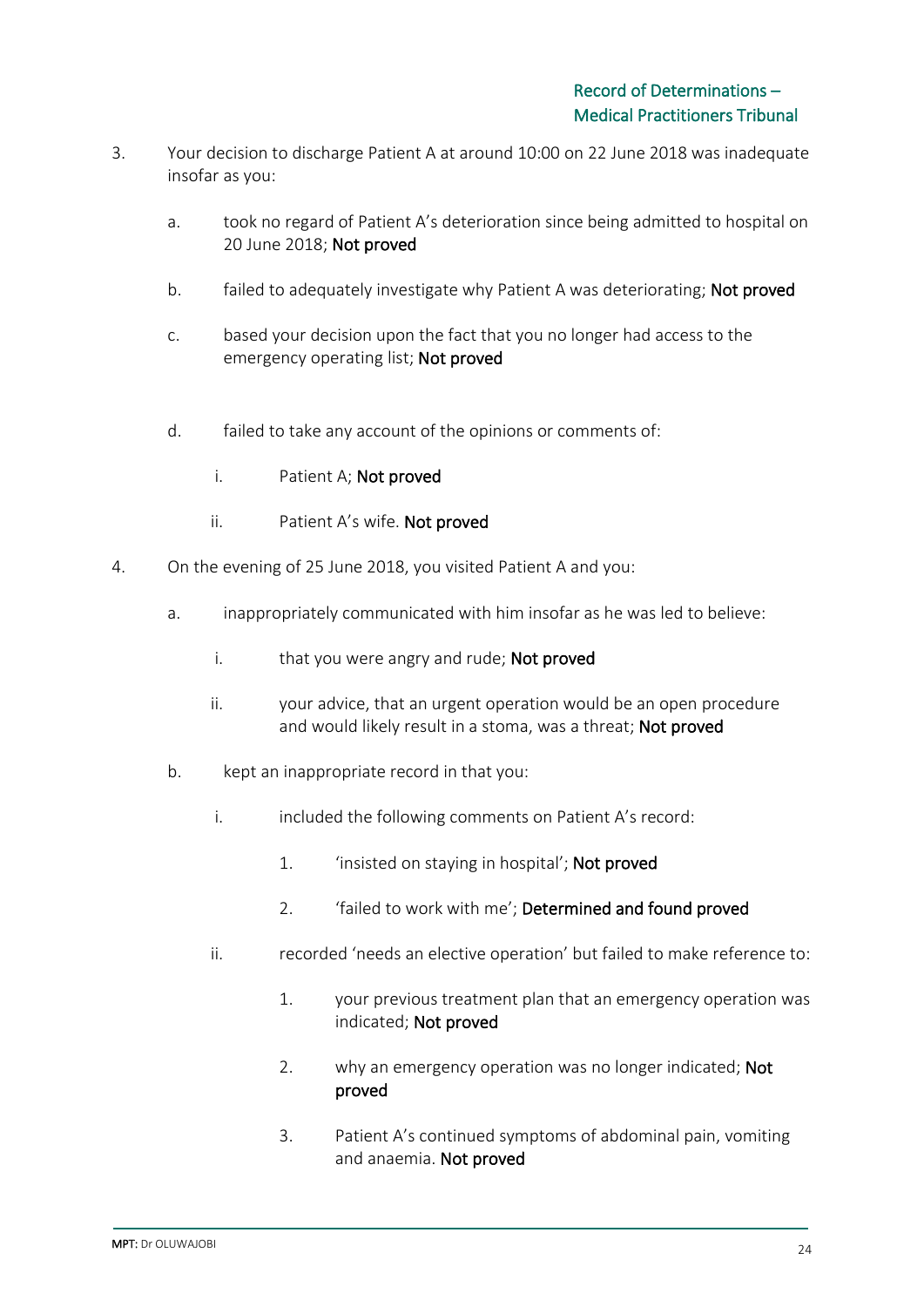And that by reason of the matters set out above your fitness to practise is impaired because of your misconduct. To be determined

#### Determination on Impairment - 27/05/2022

1. The Tribunal now has to decide in accordance with Rule 17(2)(l) of the Rules whether, on the basis of the facts which it has found proved as set out before, Dr Oluwajobi's fitness to practise is impaired by reason of misconduct.

#### The Evidence

2. The Tribunal has taken into account all the evidence received during the facts stage of the hearing, both oral and documentary. In addition, the Tribunal received further evidence as follows.

• Dr Oluwajobi provided a further, reflective, statement.

3. The Tribunal also received in support of Dr Oluwajobi four testimonials from colleagues, all of which it has read.

4. The Tribunal also received documentary evidence including but not limited to:

- Appraisals dated 2020, 2021 and 2022;
- Patient feedback;
- Continuing professional development extracts in relation to decision making, patient safety and communication;
- Continuing professional development in relation to record keeping and data protection;
- Surgical and Professional Development Materials.

#### **Submissions**

#### GMC Submissions

5. On behalf of the GMC, Mr Rose submitted that the GMC's position was one of neutrality and that he had no submissions in relation to misconduct and impairment. The Tribunal noted the written submissions of the GMC in relation to the relevant case law in relation to the test for impairment.

#### Dr Oluwajobi Submissions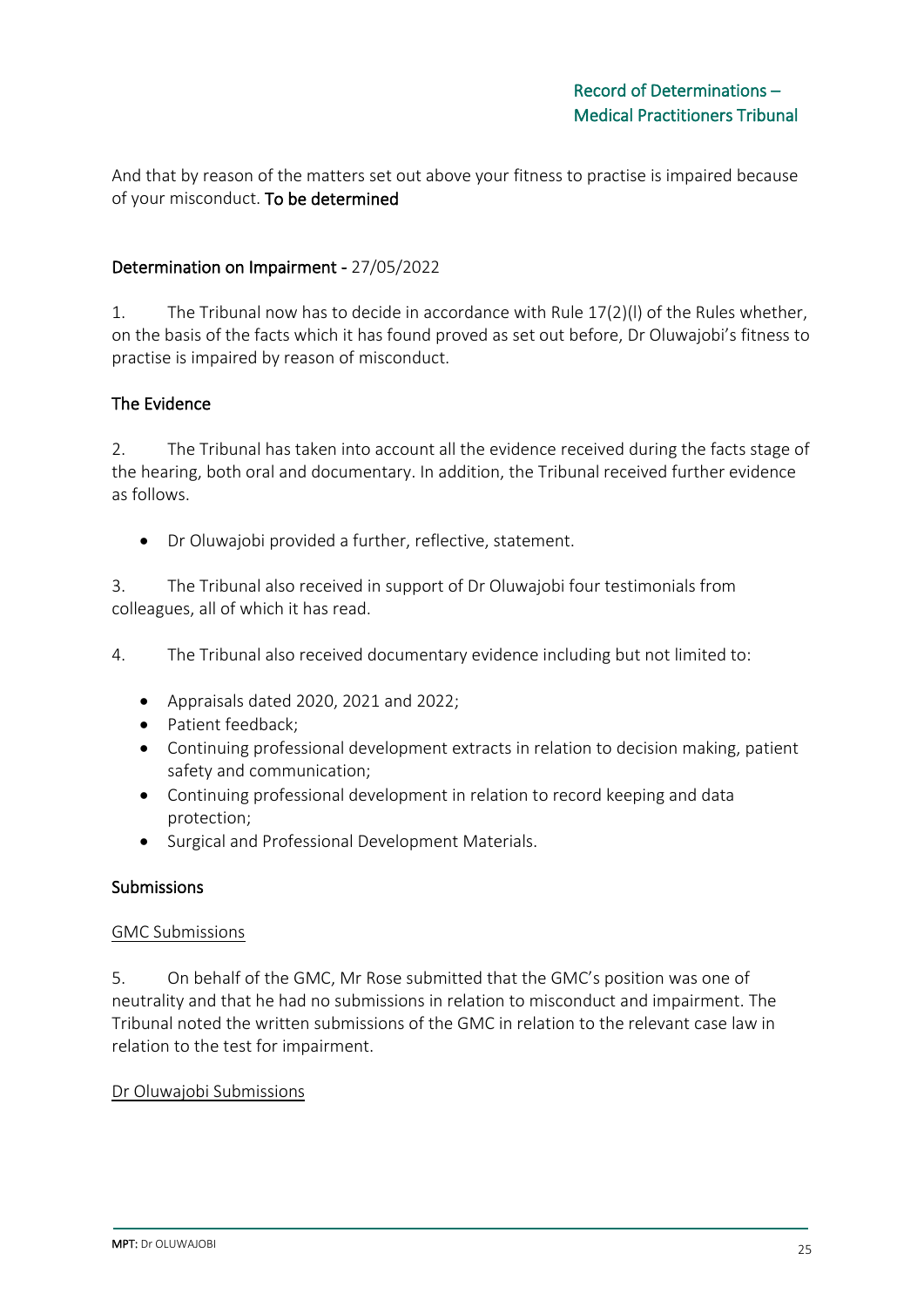6. On behalf of Dr Oluwajobi, Mr Mahmood submitted that the facts found proved did not amount to misconduct and that Dr Oluwajobi's fitness to practise was not therefore impaired.

7. Mr Mahmood reminded the Tribunal of the relevant case law in relation to misconduct and impairment and referred it to the documentary evidence and Dr Oluwajobi's witness statement adduced at this stage. Mr Mahmood submitted that a mere departure from GMP or 'any' misconduct would not be sufficient to satisfy the first stage of the test for misconduct as it must be conduct which is deplorable. In relation to impairment, he submitted that a finding must reflect current impairment as a result of the charges as found proven.

8. Dealing with misconduct, Mr Mahmood submitted that the threshold had not been crossed. Referring to the failure to order a CT scan, he submitted that Dr Oluwajobi had always admitted and accepted this failure. Although he did not consider it to be immediately required, he nevertheless found it to 'weigh on his mind'. Mr Mahmood reminded the Tribunal of its findings that there was no guarantee nor suggestion that a CT scan could have been carried out as quickly as implied by the GMC, it was not necessary but desirable, that Dr Oluwajobi was extremely busy on the day, he had planned to undertake diagnostic surgery, and that his style was always collaborative and patient focused. Mr Mahmood submitted that, taking all of the evidence and the Tribunal's findings into account, whilst his conduct could be criticised with hindsight, it could not be suggested on the evidence that his conduct crossed the threshold for serious misconduct. Mr Mahmood submitted that this was reflected in Mr I's expert opinion.

9. In relation to the inappropriate entry on Patient A's medical records, Mr Mahmood submitted that Dr Oluwajobi's statement accepted the Tribunal's finding and apologised unreservedly. Mr Mahmood directed the Tribunal to Dr Oluwajobi's first witness statement and submitted that Dr Oluwajobi always recognised that it would have been better not to have recorded *'failed to work with me'* in the notes. He submitted that Dr Oluwajobi was 'deeply sorry' and that it was never his intention to cast aspersions. Mr Mahmood reminded the Tribunal of the very difficult time in which Dr Oluwajobi was operating, and submitted that, in the circumstances, Dr Oluwajobi's conduct in recording this in the medical records did not even begin to cross the threshold of serious misconduct.

10. Mr Mahmood referred to the context in which the findings were made. He submitted that this was a '*truly unique case'*, that Dr Oluwajobi was of impeccable character, and that there had been no suggestion of Dr Oluwajobi acting in the same way prior to Patient A, nor ever since. Mr Mahmood addressed Dr Oluwajobi's remediation and submitted that it went considerably beyond remediation in respect of the two findings.

# The Relevant Legal Principles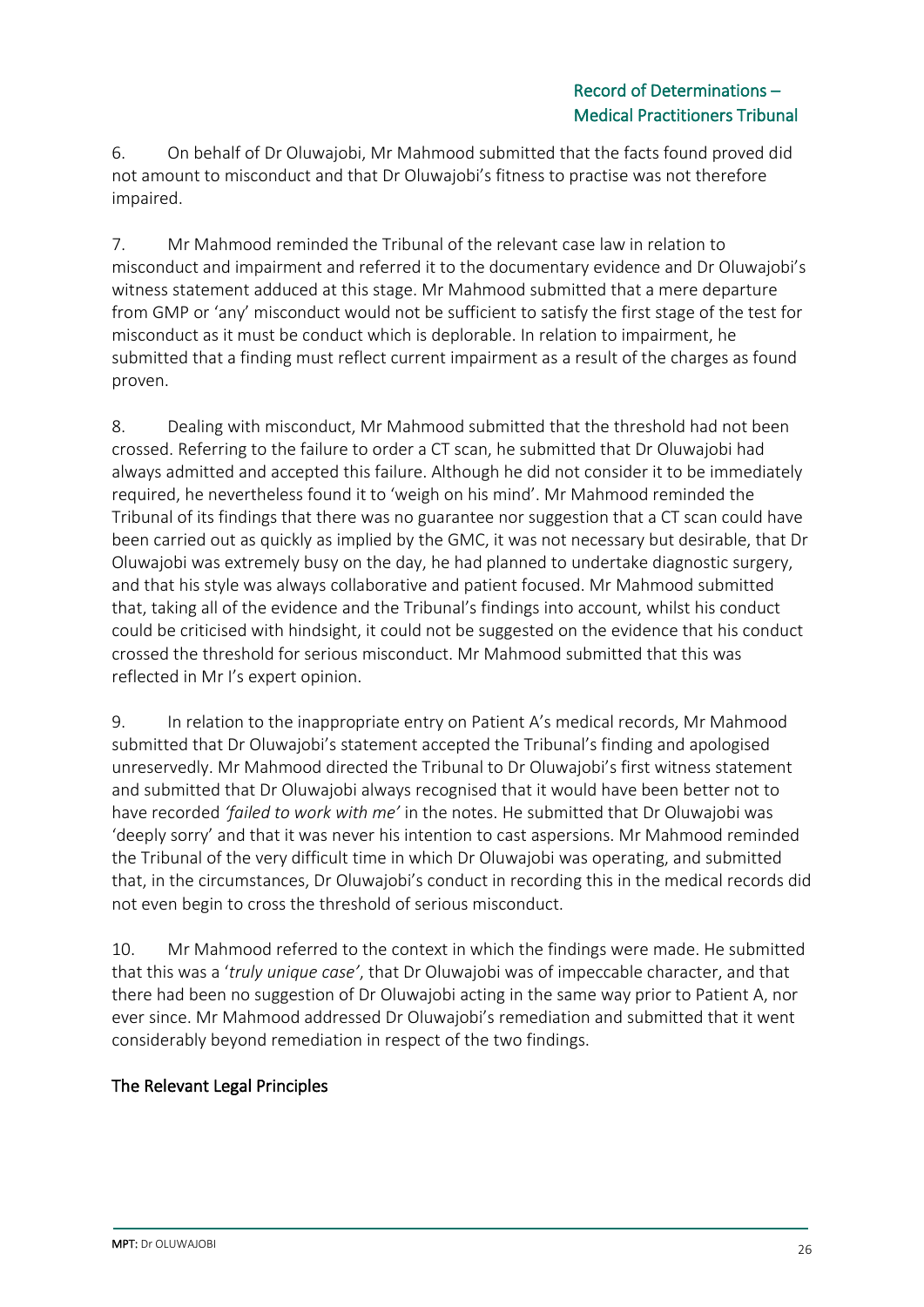11. The Tribunal reminded itself that at this stage of proceedings, there is no burden or standard of proof and the decision of impairment is a matter for the Tribunal's judgement alone.

12. In approaching the decision, the Tribunal was mindful of the two stage process to be adopted: first whether the facts as found proved amounted to misconduct, and that the misconduct was serious, and then whether the finding of that misconduct which was serious could lead to a finding of impairment.

13. The Tribunal must determine whether Dr Oluwajobi's fitness to practise is impaired today, taking into account Dr Oluwajobi's conduct at the time of the events and any relevant factors since then such as whether the matters are remediable, have been remedied and any likelihood of repetition.

14. In relation to misconduct, the Tribunal bore in mind the case of *Roylance v General Medical Council (No.2)* [2000] 1 A.C. 311, which provides:

*'Misconduct is a word of general effect, involving some act or omission which falls short of what would be proper in the circumstances. The standard of propriety may often be found by reference to the rules and standards ordinarily required to be followed by a*  [medical] *practitioner in the particular circumstances. The misconduct is qualified in two respects. First, it is qualified by the word professional which links the misconduct to the profession* [of medicine]. *Secondly, the misconduct is qualified by the word serious. It is not any professional misconduct which would qualify. The professional misconduct must be serious.'*

15. Whilst there is no statutory definition of impairment, the Tribunal was assisted by the guidance provided by Dame Janet Smith in the *Fifth Shipman Report*, as adopted by the High Court in *CHRE v NMC and Paula Grant* [2011] EWHC 297 Admin*.* The Tribunal noted that any of the following features are likely to be present when a doctor's fitness to practise is found to be impaired:

*a. 'Has in the past acted and/or is liable in the future to act so as to put a patient or patients at unwarranted risk of harm; and/or*

*b. Has in the past and/or is liable in the future to bring the medical profession into disrepute; and/or*

*c. Has in the past breached and/or is liable to breach in the future one of the fundamental tenets of the medical profession; and/or*

*d. Has in the past and/or is liable in the future to demonstrate that his integrity cannot be relied upon.'*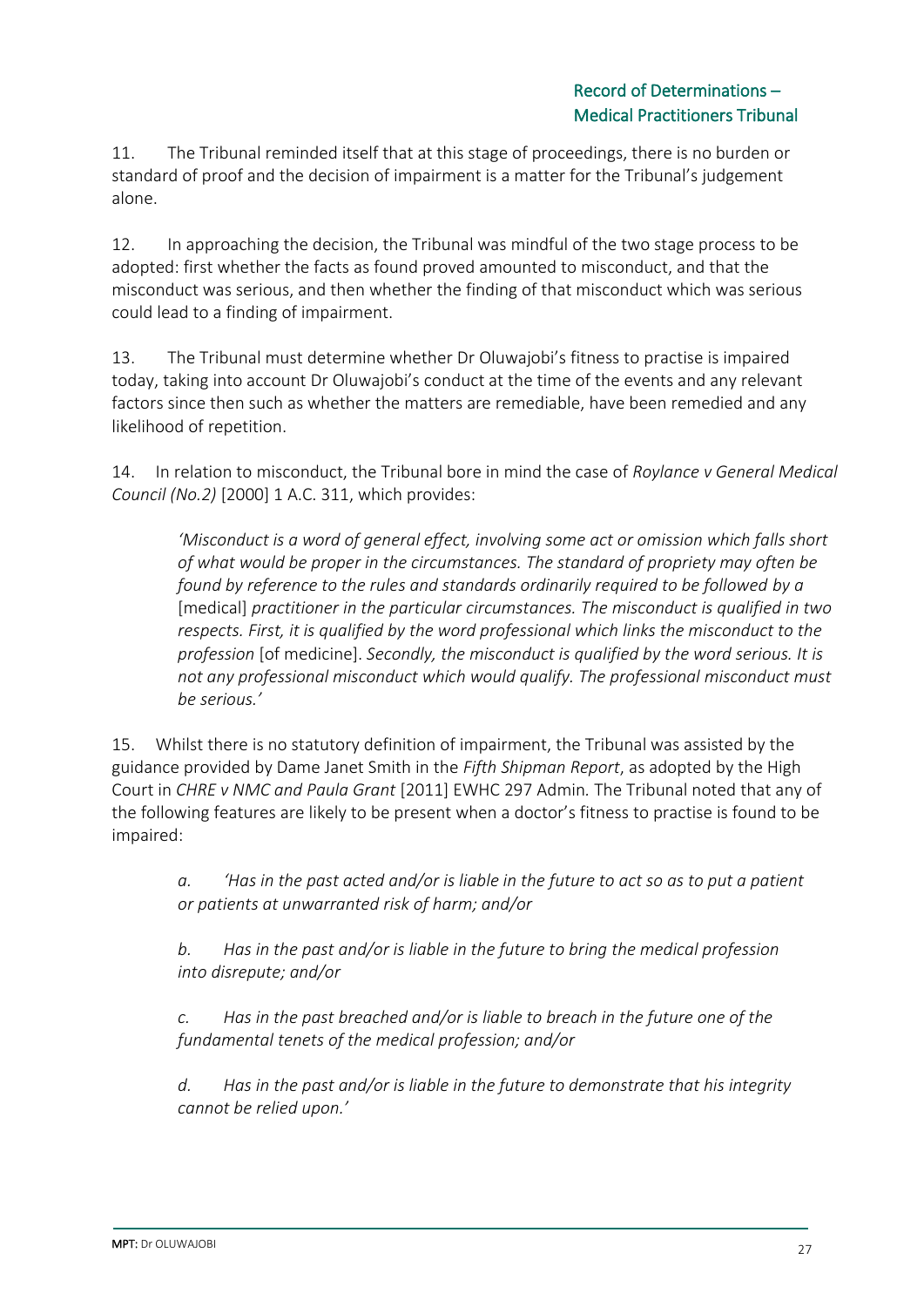## The Tribunal's Determination on Impairment

## Misconduct

16. The Tribunal first considered the facts found proved in relation to subparagraph 1.f. of the Allegation, namely that Dr Oluwajobi failed to order a CT scan for Patient A. The Tribunal noted that Dr Oluwajobi had admitted that not ordering a CT scan at the relevant time did amount to a failure. However, in the Joint Expert Report, Mr H and Mr I did not refer to it in the same way, nor did they conclude that Dr Oluwajobi's actions fell seriously below the standard expected of a reasonably competent consultant colorectal surgeon. The Tribunal did not identify any paragraphs of Good Medical Practice ('GMP') from which Dr Oluwajobi had significantly departed in relation to this subparagraph of the Allegation. The Tribunal did not therefore consider that failing to order a CT scan, where it was desirable but not essential, amounted to misconduct.

17. In relation to its findings at subparagraph 4.b.i.2. of the Allegation, namely that Dr Oluwajobi inappropriately wrote 'failed to work with me' in Patient A's medical records, the Tribunal was mindful of the circumstances of Dr Oluwajobi's exceptionally busy work at that time. It noted that Dr Oluwajobi had described himself as *'exhausted and dehydrated'* and that the relationship had begun to break down. Dr Oluwajobi had acknowledged that the entry was inappropriate and had demonstrated insight insofar as he had stated that he wished he had phrased it in a better way. The Tribunal was of the view that the entry did not amount to offensive nor abusive remarks aimed at Patient A but, rather, unwise phraseology which when read outside of context could possibly be construed differently to the manner intended. Accordingly, the Tribunal concluded that this could not be described as misconduct.

18. The Tribunal has concluded that Dr Oluwajobi's conduct did not fall so far short of the standards of conduct reasonably to be expected of a doctor as to amount to misconduct. The Tribunal has therefore determined that Dr Oluwajobi's fitness to practise is not impaired*.*

19. Given the submissions made by the parties and the Tribunal's findings in relation to misconduct and impairment, the Tribunal determined that consideration of a warning was not necessary.

20. That concludes this case.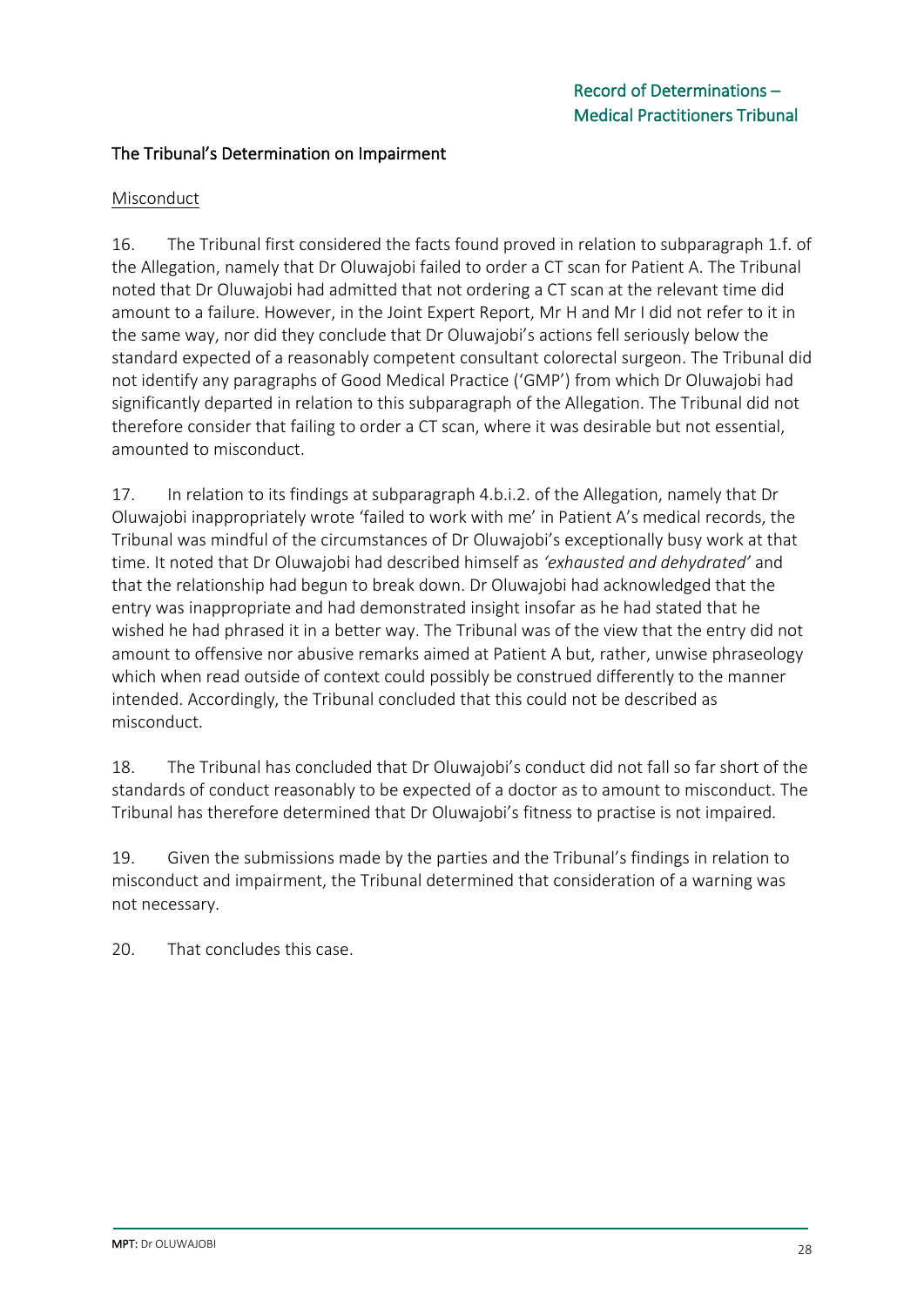## ANNEX A – 17/05/2022

#### Application to Admit Hearsay Evidence under Rule 34(1)

1. On day one of the hearing, Mr Christopher Rose, on behalf of the GMC, made an application to admit the witness statement of Patient A as hearsay evidence under Rule 34 of the General Medical Council (Fitness to Practise Rules) 2004 as amended ('the Rules').

#### Submissions

#### On behalf of the GMC

2. On behalf of the GMC, Mr Rose submitted that Patient A's witness statement was relevant and that it could fairly be admitted into evidence.

3. Addressing relevance, Mr Rose submitted that Patient A's witness statement was relevant to each paragraph in the Allegation as it provided Patient A's recollection of his interactions with Dr Oluwajobi.

4. With regard to fairness, Mr Rose submitted that there would be opportunities for Dr Oluwajobi to challenge the evidence because Mrs B would be called as a witness. Mr Rose submitted that Mrs B received contemporaneous comments and complaints from Patient A as matters progressed and that she could therefore be questioned about Patient A's manner, state of mind, and mood. Mr Rose also submitted that Dr Oluwajobi could call evidence from other doctors who were in the room at the time of the alleged events and that there were documentary records of a number of the consultations referred to. Mr Rose submitted that the Tribunal could demonstrate fairness to Dr Oluwajobi in how it apportioned weight to the hearsay evidence.

#### On behalf of Dr Oluwajobi

5. On behalf of Dr Oluwajobi, Mr Ghazan Mahmood submitted that although Patient A's witness statement was relevant to the Allegation, there were considerable concerns in relation to the issue of fairness.

6. Mr Mahmood submitted that the safeguards referred to by the GMC were '*more artificial than real'*. He submitted that there were very serious factual allegations in this case and that some relied solely on the account given by Patient A. Mr Mahmood submitted that although Mrs B could be challenged on the account she had been given by her husband, she was not present in the room at the time of the relevant conversations and that her evidence was therefore hearsay in its own right. It was also submitted that all other witnesses had limited knowledge of the various interactions and would be insufficient to test the veracity of the hearsay evidence.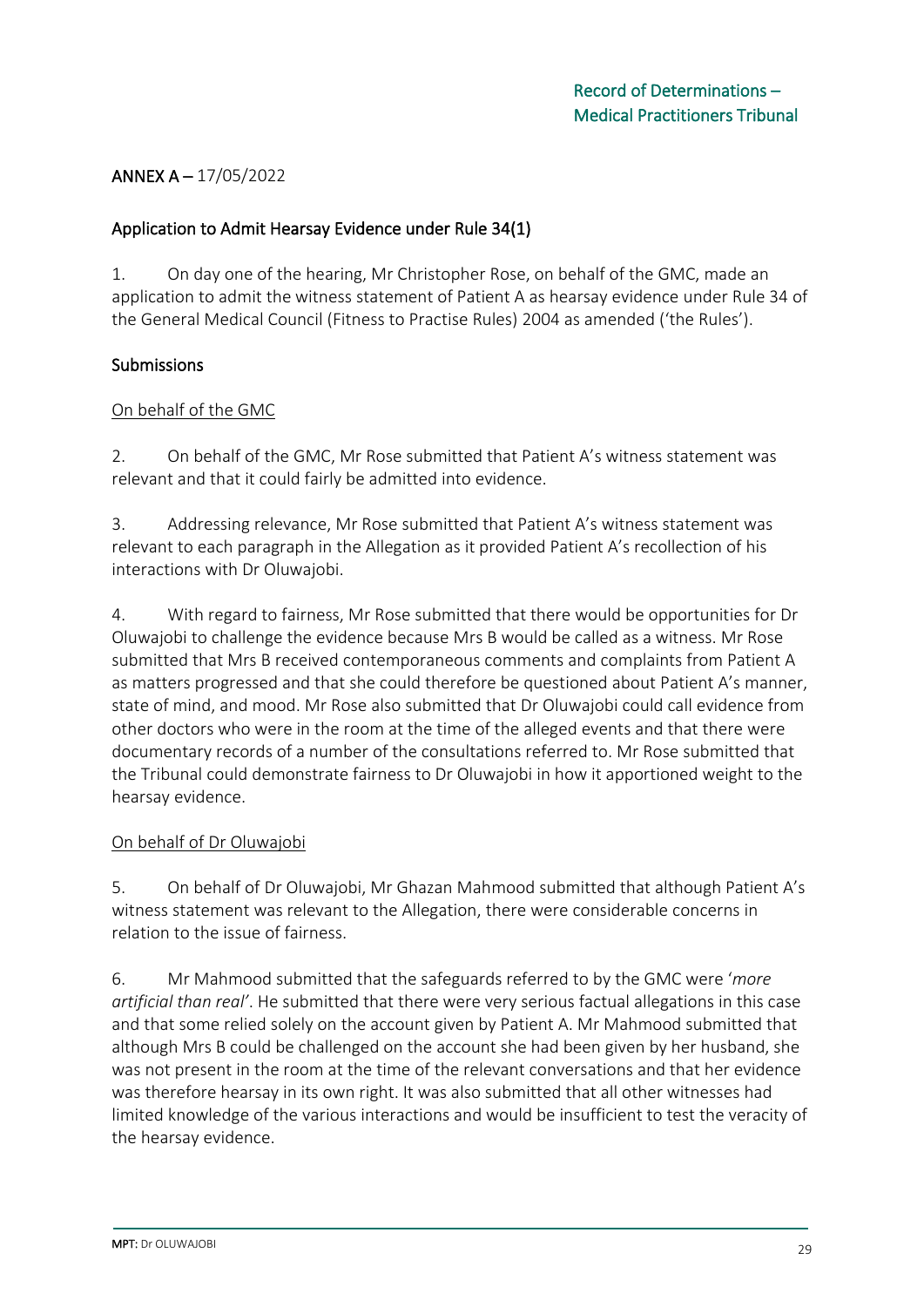## The Tribunal Approach

7. The Tribunal acknowledged that the admission of evidence is a matter for the Tribunal to decide having regard to the questions of fairness and relevance. It had regard to Rule 34(1) of the Rules, which states:

*'The Committee or a Tribunal may admit any evidence they consider fair and relevant to the case before them, whether or not such evidence would be admissible in a court of law.'*

8. The Tribunal had regard to the case of *Thorneycroft* in which, at paragraph 56, Thomas J considered that there were seven matters to be taken into account when determining whether to admit hearsay evidence:

*'56… The decision to admit the witness statements despite their absence required the Panel to perform a careful balancing exercise. In my judgment, it was essential in the context of the present case for the Panel to take the following matters into account:*

*(i) whether the statements were the sole or decisive evidence in support of the charges;*

*(ii) the nature and extent of the challenge to the contents of the statements;*

*(iii) whether there was any suggestion that the witnesses had reasons to fabricate their allegations;*

*(iv) the seriousness of the charge, taking into account the impact which adverse findings might have on the Appellant's career;*

*(v) whether there was a good reason for the non-attendance of the witnesses;*

*(vi) whether the Respondent had taken reasonable steps to secure their attendance; and*

*(vi) the fact that the Appellant did not have prior notice that the witness statements were to be read.'*

9. The Tribunal bore in mind the relevant principles as laid out at paragraph 45 of Thorneycroft:

*'For the purposes of this appeal, the relevant principles which emerge from the authorities are these:*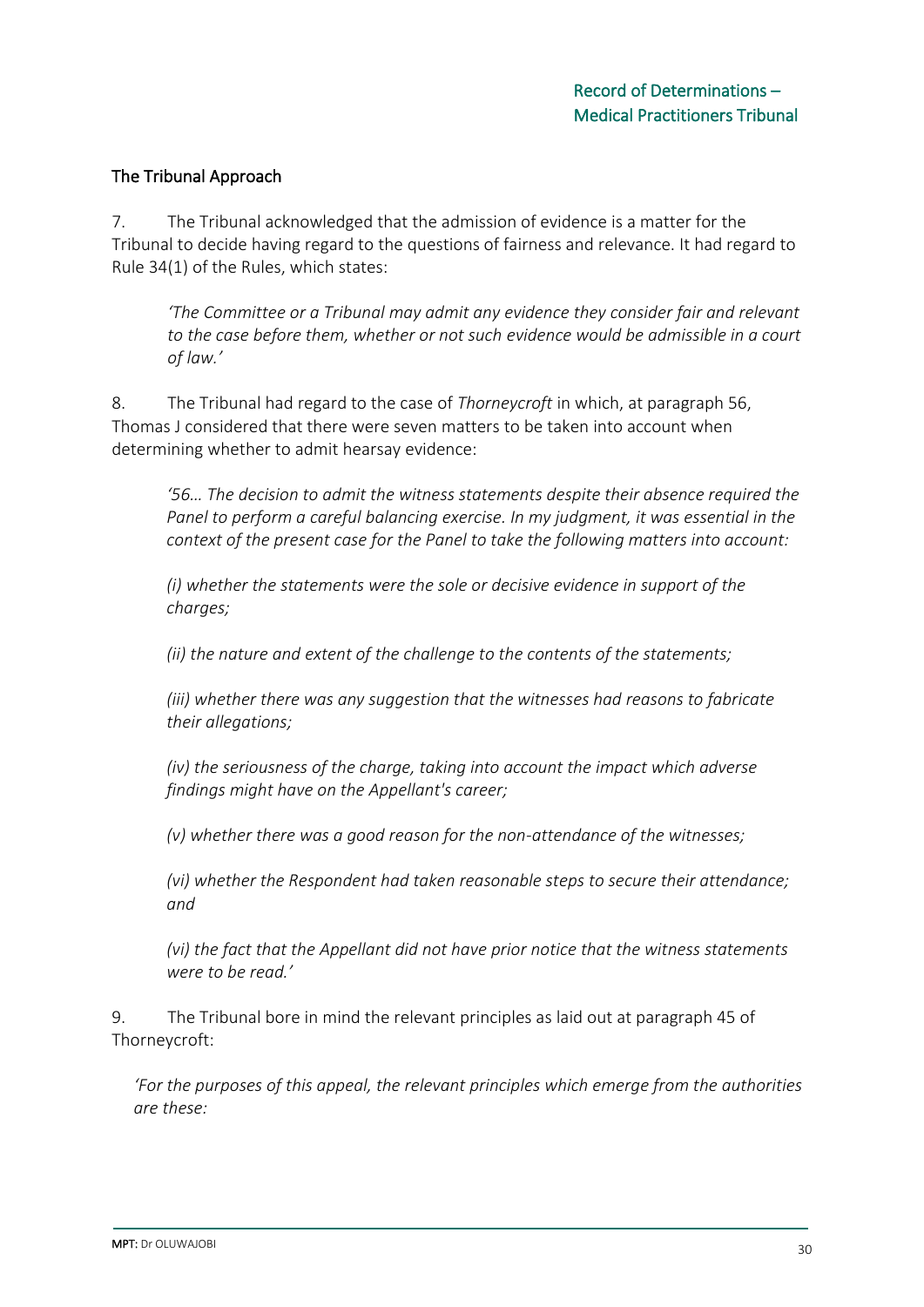*1.1. The admission of the statement of an absent witness should not be regarded as a routine matter. The FTP rules require the Panel to consider the issue of fairness before admitting the evidence.*

*1.2. The fact that the absence of the witness can be reflected in the weight to be attached to their evidence is a factor to weigh in the balance, but it will not always be a sufficient answer to the objection to admissibility.*

*1.3. The existence or otherwise of a good and cogent reason for the non-attendance of the witness is an important factor. However, the absence of a good reason does not automatically result in the exclusion of the evidence.*

*1.4. Where such evidence is the sole or decisive evidence in relation to the charges, the decision whether or not to admit it requires the Panel to make a careful assessment, weighing up the competing factors. To do so, the Panel must consider the issues in the case, the other evidence which is to be called and the potential consequences of admitting the evidence. The Panel must be satisfied either that the evidence is demonstrably reliable, or alternatively that there will be some means of testing its reliability.'*

10. In making its decision on admissibility, the Tribunal noted that it was agreed by both parties that Patient A's evidence was relevant, however the Tribunal was required to consider whether to admit the evidence would be fair, considering the case as a whole. Further, the Tribunal bore in mind that admissibility of evidence is a separate issue to its weight, which would be assessed in due course if admitted. If it would be unfair to admit the evidence then what weight could be attached to it could not in itself remedy that unfairness, but the fact that the absence of the witness can be reflected in the weight is a factor to be taken into account in the Tribunal's assessment of fairness.

# The Tribunal Decision

11. The Tribunal found that Patient A's witness statement was determinative of a large number of issues within the Allegation. However, taking into account the documentary records and the witness statements of other practitioners who may have been present at the time of the alleged events, the Tribunal did not consider that the witness statement was the sole and decisive evidence on all of the issues to be determined.

12. The Tribunal considered whether there was a means of testing the statement's reliability. It was of the view that the statement could be tested against the evidence of Mrs B as well as the medical records and accounts of other practitioners who may have been present at the relevant time. The Tribunal considered that when looking at the evidence as a whole, it would then be able to consider the correct weight that could be attached to Patient A's witness statement.